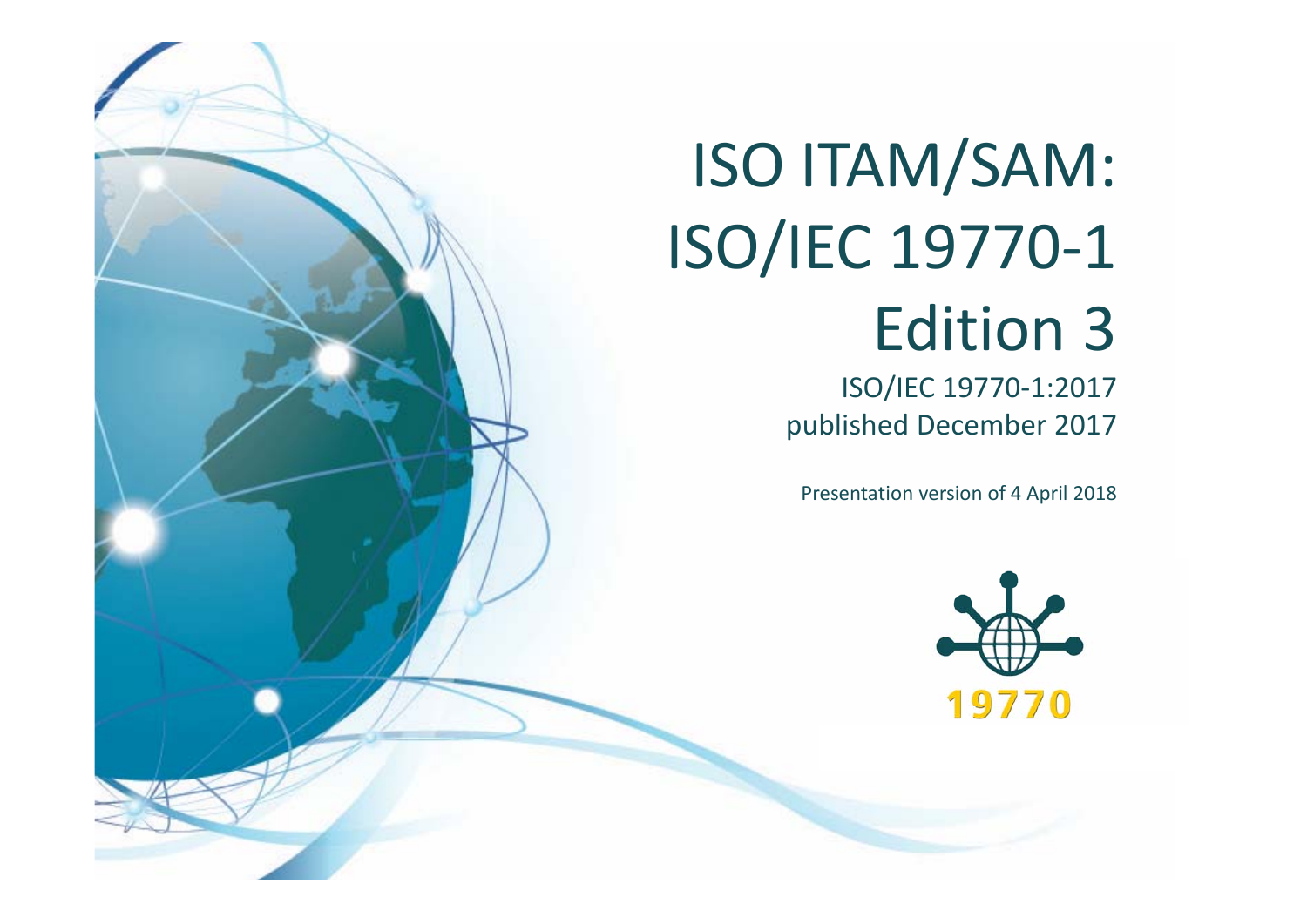## Purpose of Presentation

- To explain edition 3 of 19770-1 to SAM and ITAM professionals, and to other interested individuals, by providing both context and also more detail than is available from the ISO preview (see references at end)
- Context includes
	- Why we want such a standard
	- How it relates to other standards
- The deck, or parts of it, may be used by SAM and ITAM professionals to communicate this information to other interested parties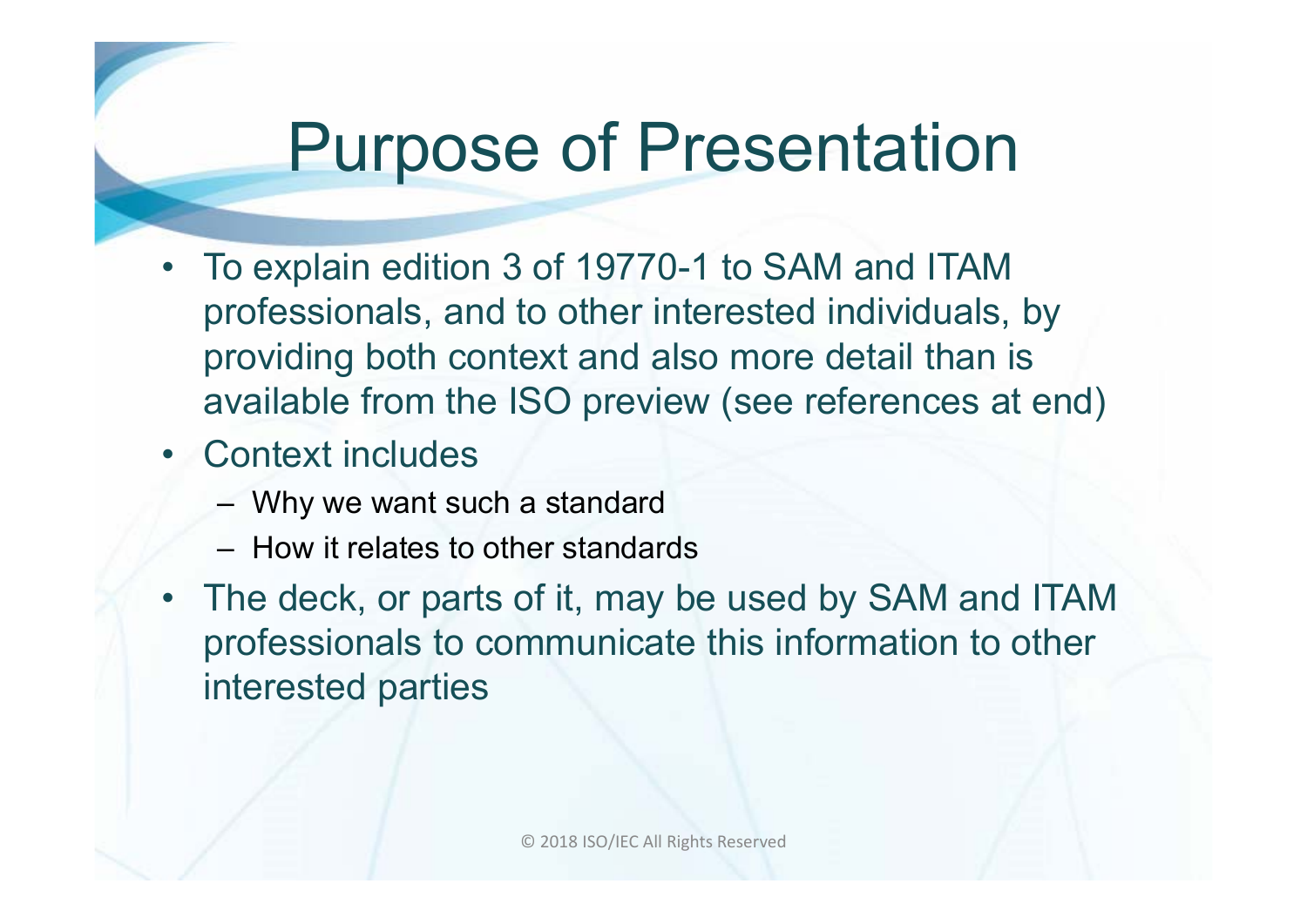## **Contents**

- •Process standards
- •Management system standards
- $\bullet$ IT asset management & physical asset management
- $\bullet$ ISO ITAM overview
- •**ISO ITAM contents**
- •ISO ITAM process objectives & tiers
- •Where to obtain
- •Additional resources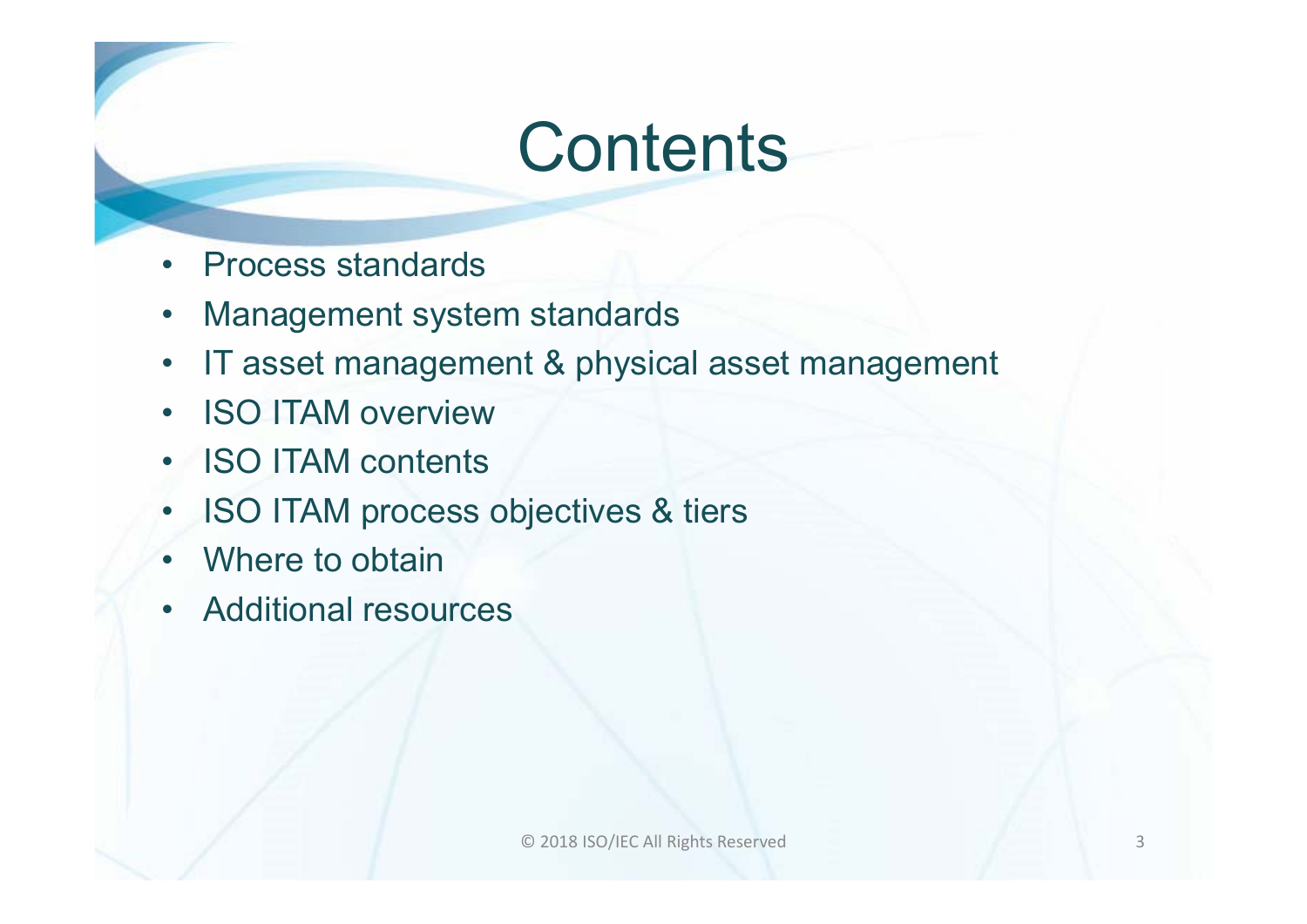### Overview of 19770-1:2017

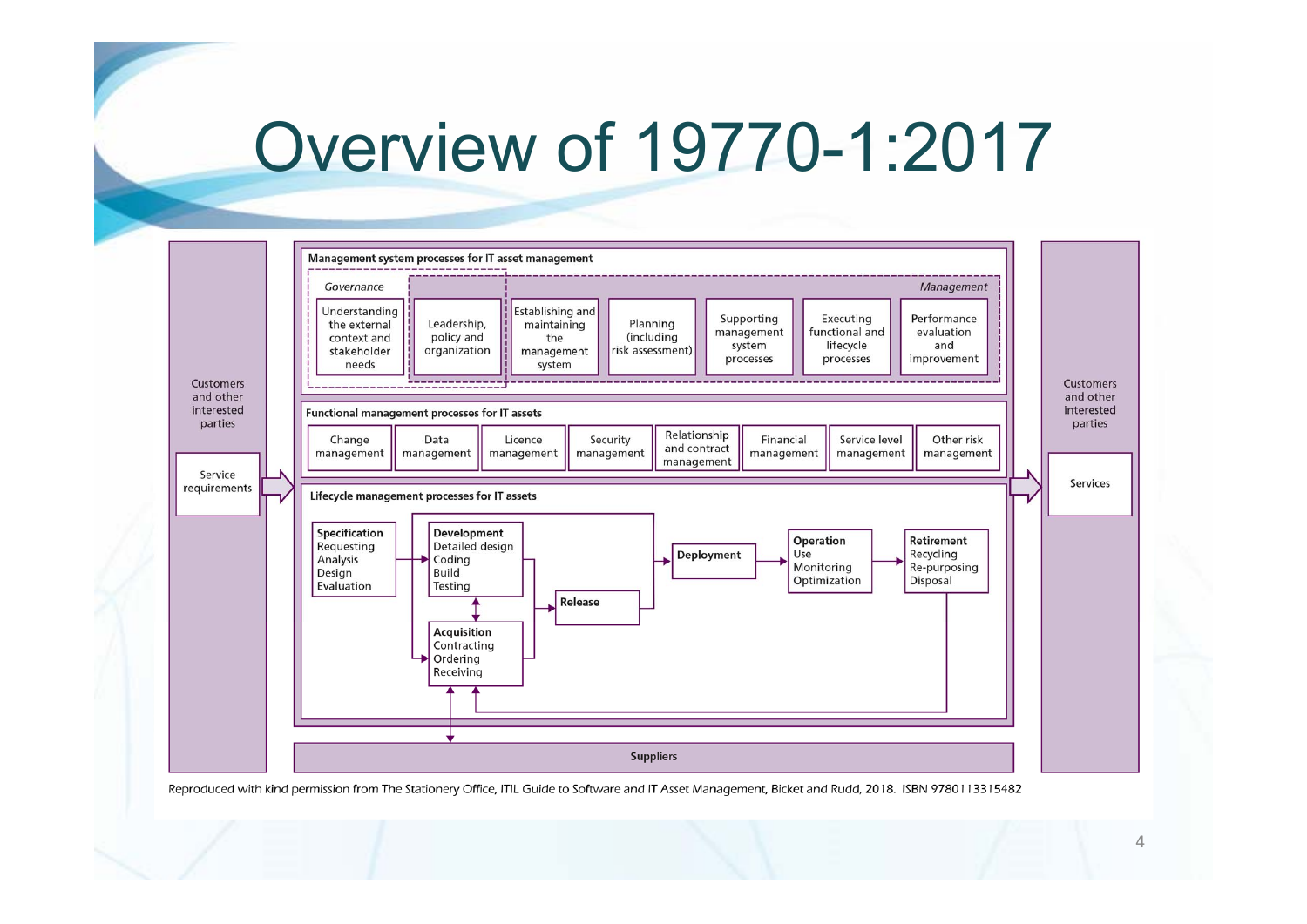## What is a Process Standard

- Specification of the processes for a particular functional area
- Most market-significant approach is the ISO Management System Standard
	- ISO 9001 Quality Management
	- ISO/IEC 27001 Information Security Management
	- Many more (see references at end)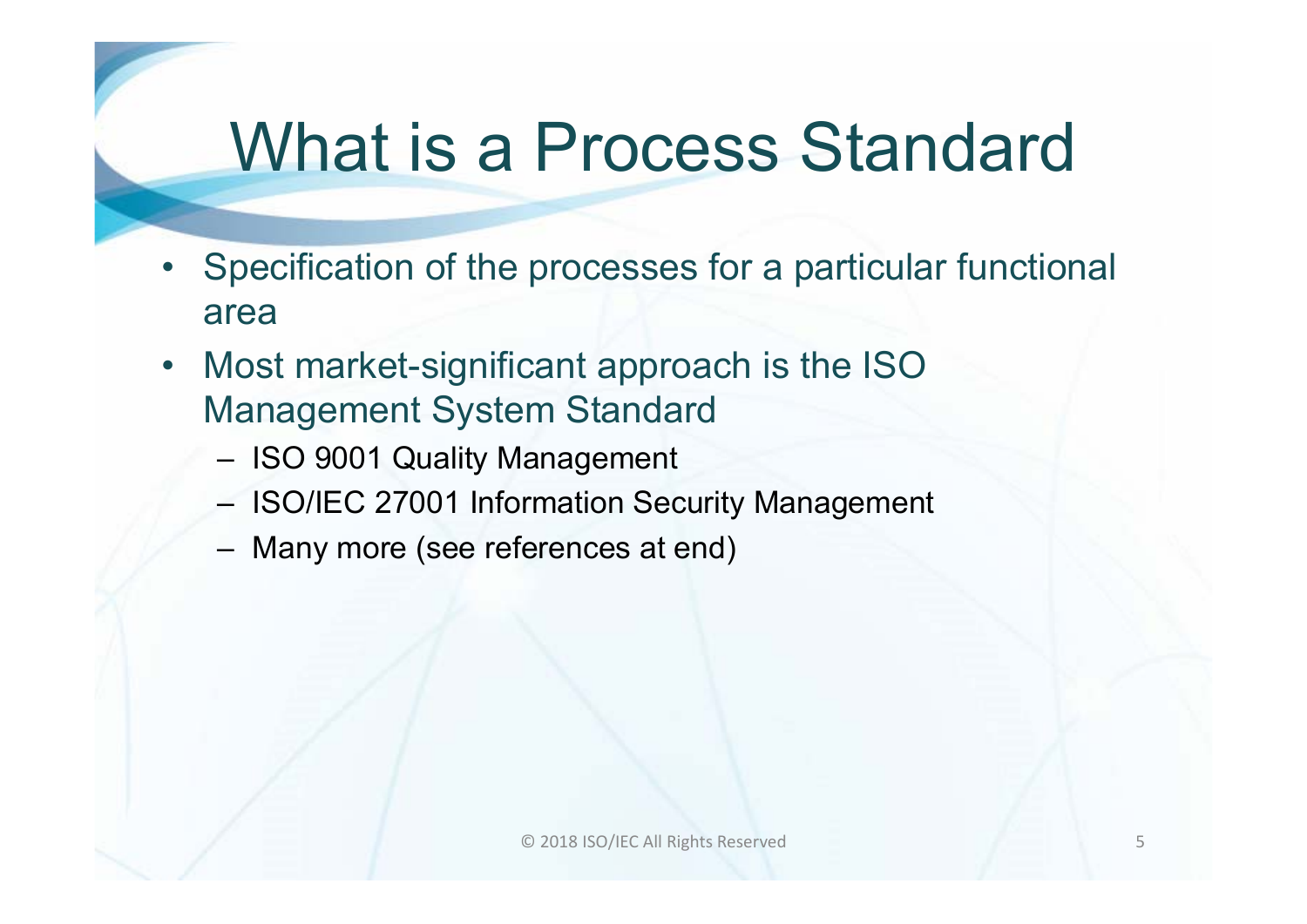## Why Have a Process Standard?

- Facilitate common industry terminology and approaches in products and services
	- Facilitate training and awareness
	- Facilitate comparability of suppliers
	- Facilitate organizational assessment against agreed baseline
- •Allow independent certification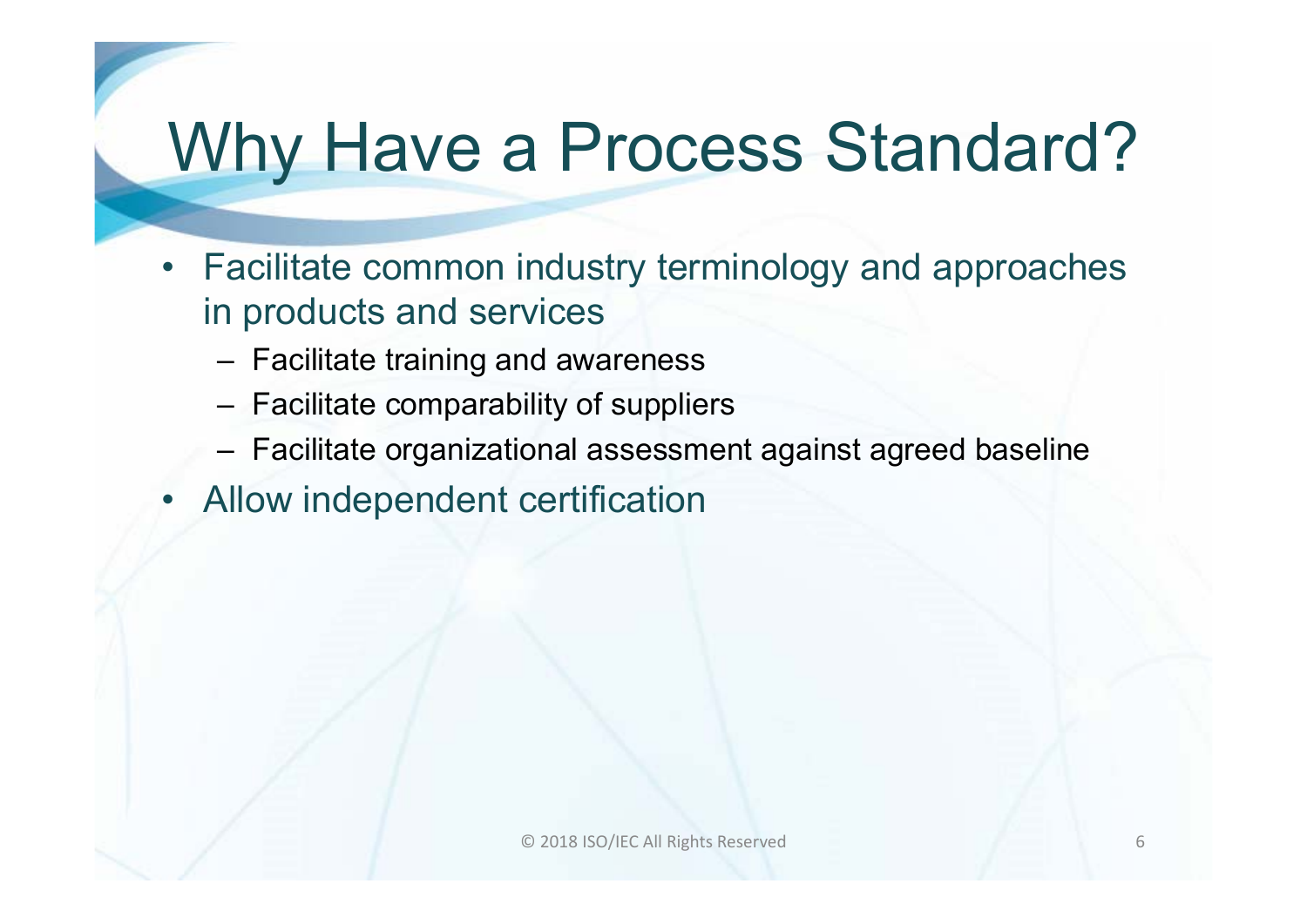## Management System Standards

- • Management System Standards (MSSs) are process standards written in an ISO-specified way
- $\bullet$  Both 27001 (Information Security Management – ISM) and 19770-1 (IT Asset Management – ITAM) are Management System Standards (MSSs) using the ISO-mandated 'high level structure and common wording' from 'Annex SL' to ISO directives
- • All MSSs (since ca 2013) also comply e.g. 9001 (Quality Management) and 14001 (Environmental Management)
- 20000-1 (IT Service Management) is currently being rewritten in this way
- • All look the same at the top level; differences are in the detail, via *additions*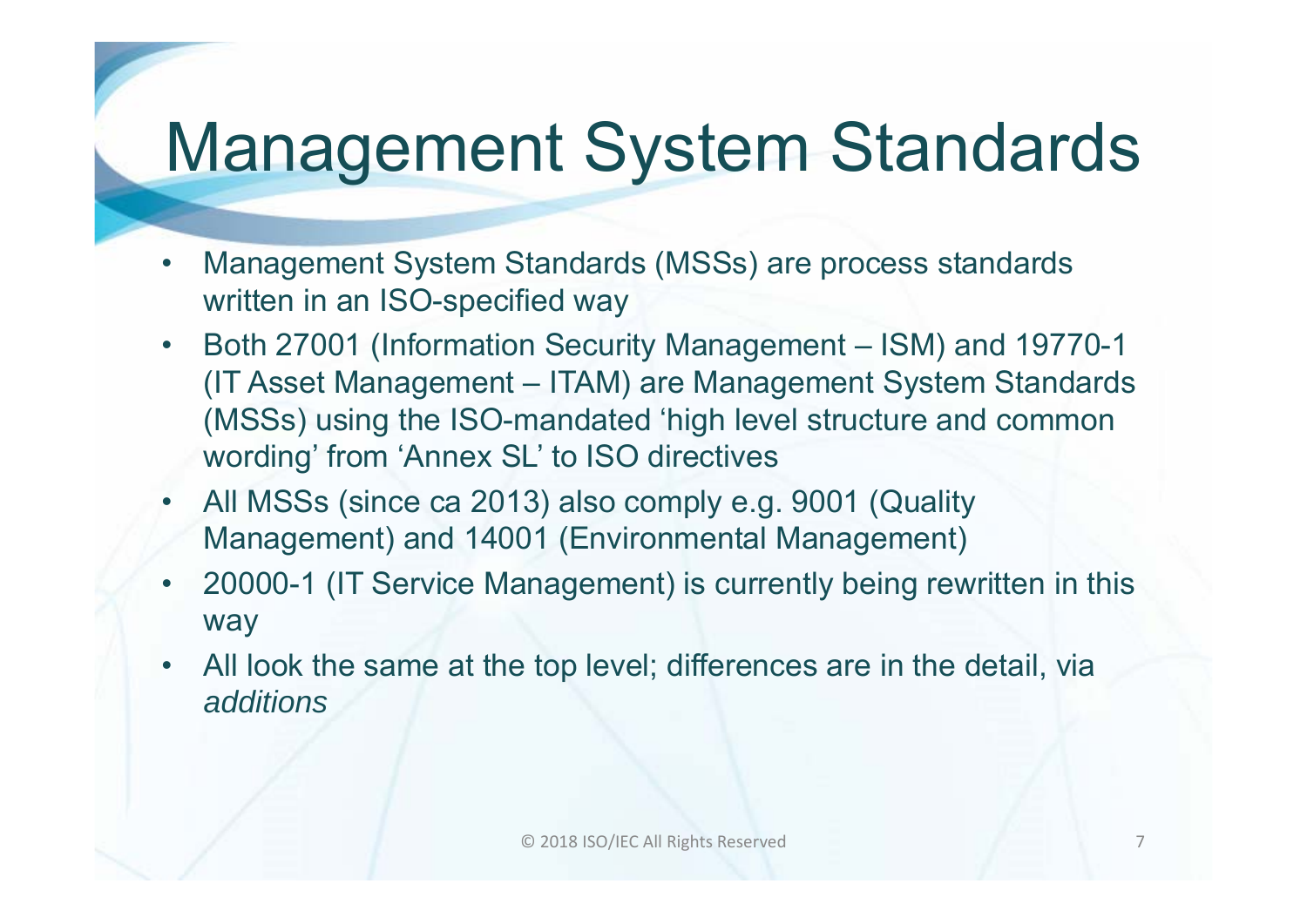### Why Have an MSS ITAM Process Standard

- Alignment with all MSSs
	- Greater understanding by all people working with MSSs
- Specific alignment/integration with
	- Security (ISO/IEC 27001)
	- Service Management (ISO/IEC 20000-1)
- •More uptake of the standard
- •ISO requirement for our type of standard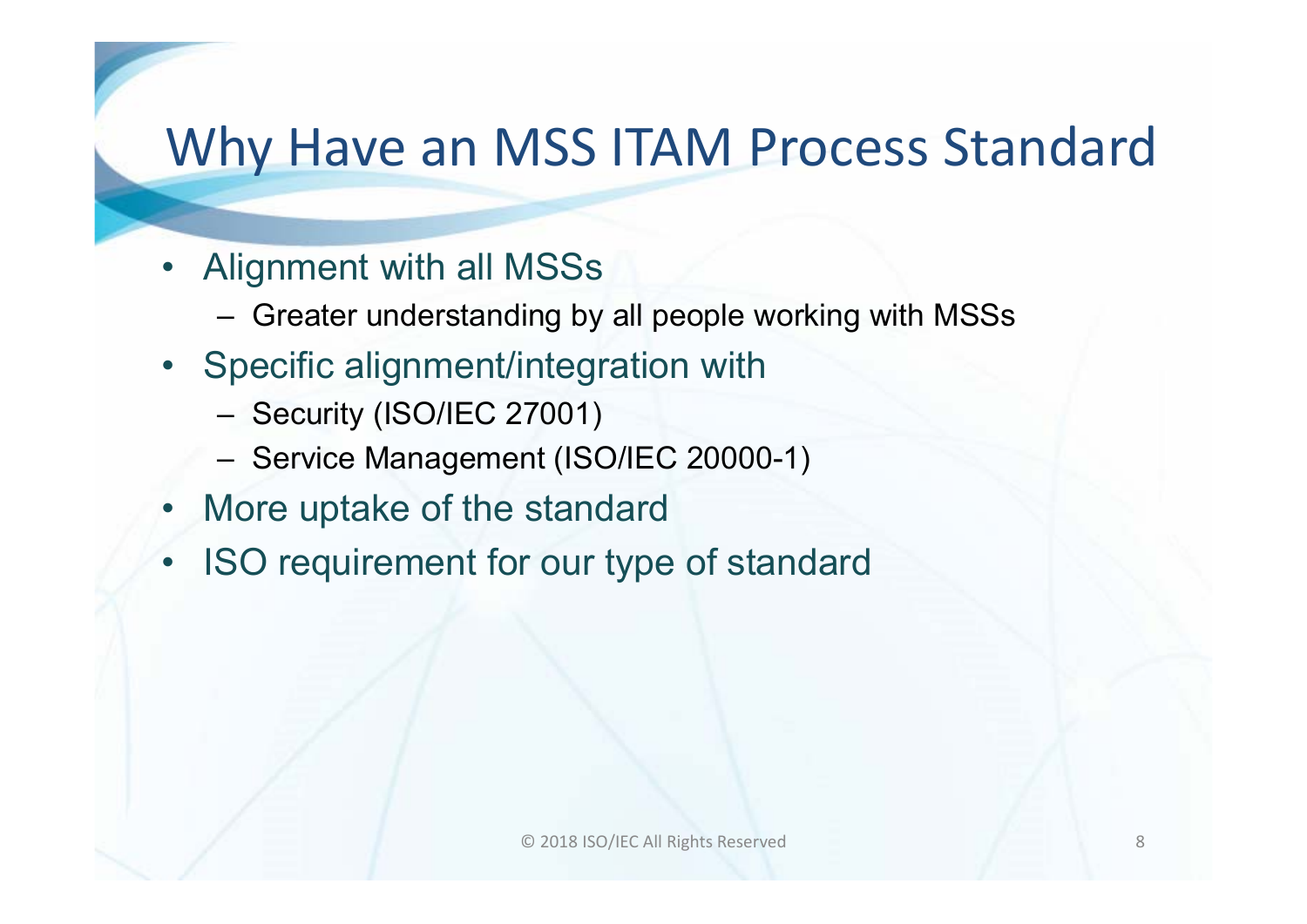## MSS Examples

- •ISO 9001 Quality Management
- • ISO/IEC 27001 Information Security Management
- • ISO/IEC 19770-1 Software Asset Management
- • ISO/IEC 20000-1 Service Management
- •ISO 55001 Asset Management
- • ISO 22301 Business Continuity Management
- • ISO 14001 Environmental **Management**
- • ISO 20121 Event Sustainability Management
- • ISO 22000 Food Safety Management
- •ISO 34001 Security Management
- •ISO 41000 Facilities Management
- • ISO 45001 Occupational Health & Safety Management
- •ISO 50001 Energy Management
- •… and more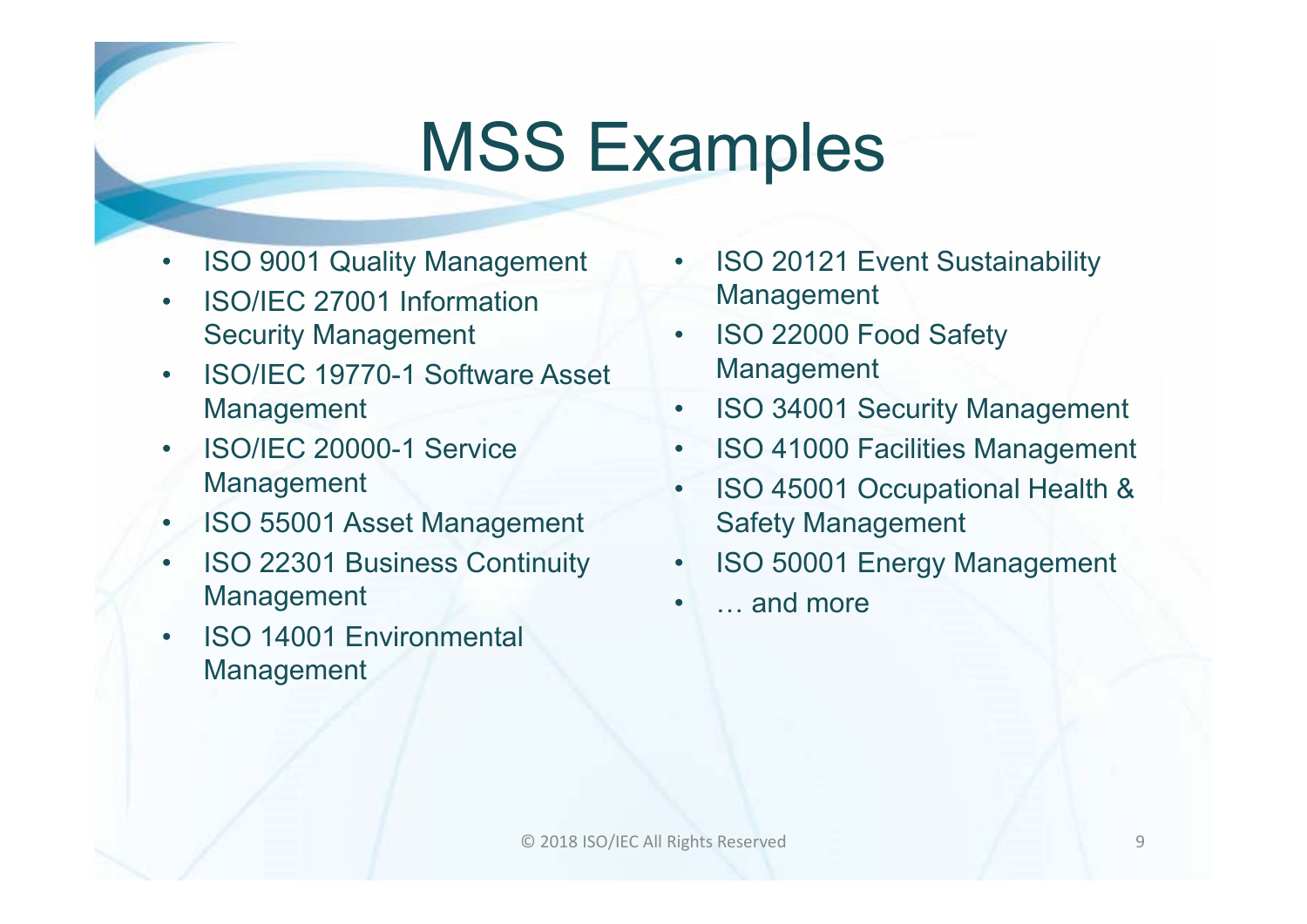# MSS High Level Structure (1)

#### **Introduction**

- **1. Scope**
- **2. Normative references**
- **3. Terms and definitions**
- **4. Context of the organization**

*Where the text "XXX" appears, the appropriate reference should be inserted depending on the context. For example: "an XXX objective" could be substituted as "an information security objective".*

- 4.1 Understanding the organization and its context
- 4.2 Understanding the needs and expectations of interested parties
- 4.3 Determining the scope of the XXX management system
- 4.4 XXX management system

### **5. Leadership**

- 5.1 Leadership and commitment
- 5.2 Policy
- 5.3 Organizational roles, responsibilities and authorities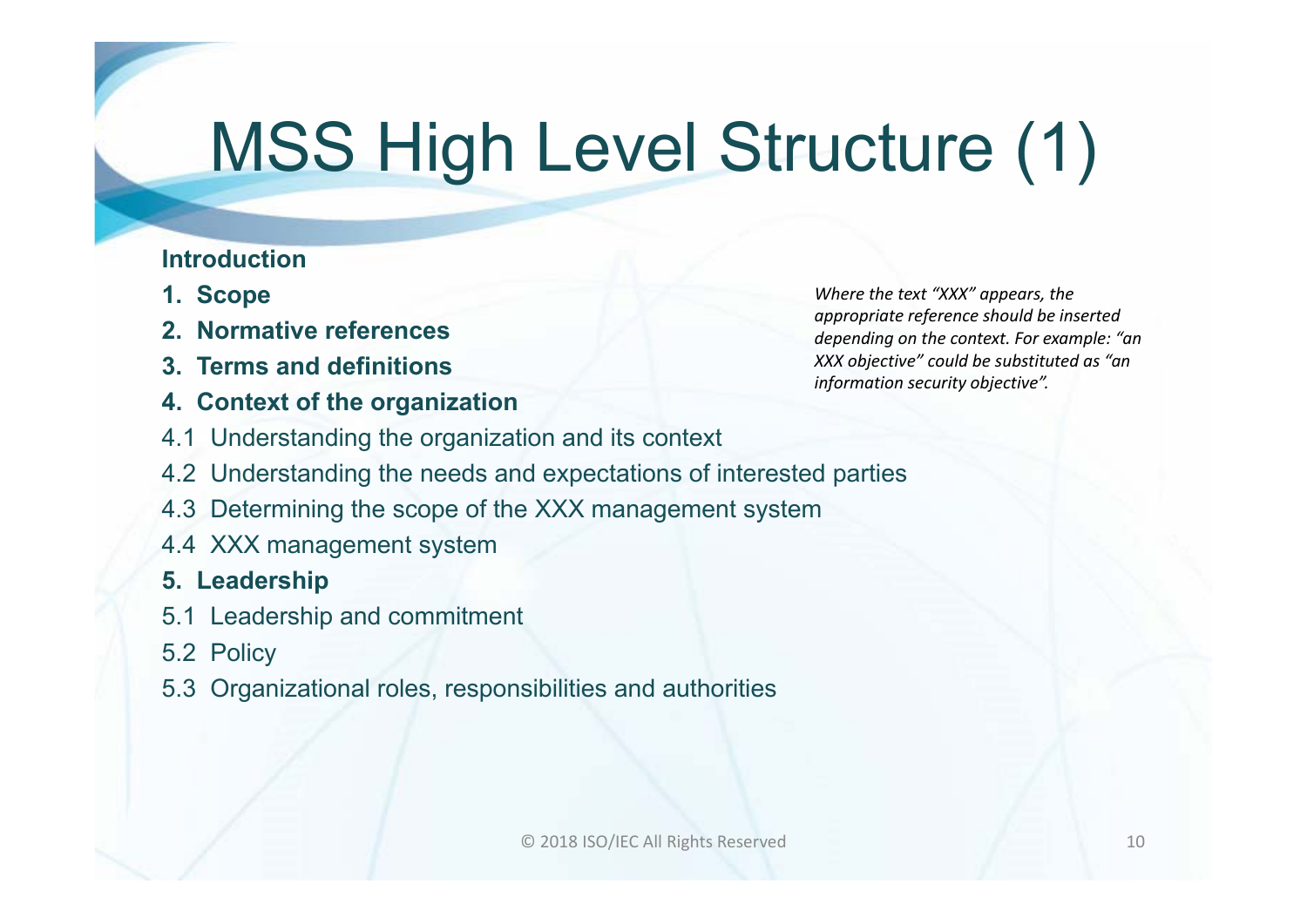# MSS High Level Structure (2)

### **6. Planning**

- 6.1 Actions to address risks and opportunities
- 6.2 XXX objectives and planning to achieve them

### **7. Support**

- 7.1 Resources
- 7.2 Competence
- 7.3 Awareness
- 7.4 Communication
- 7.5 Documented information
- 7.5.1 General
- 7.5.2 Creating and updating
- 7.5.3 Control of documented information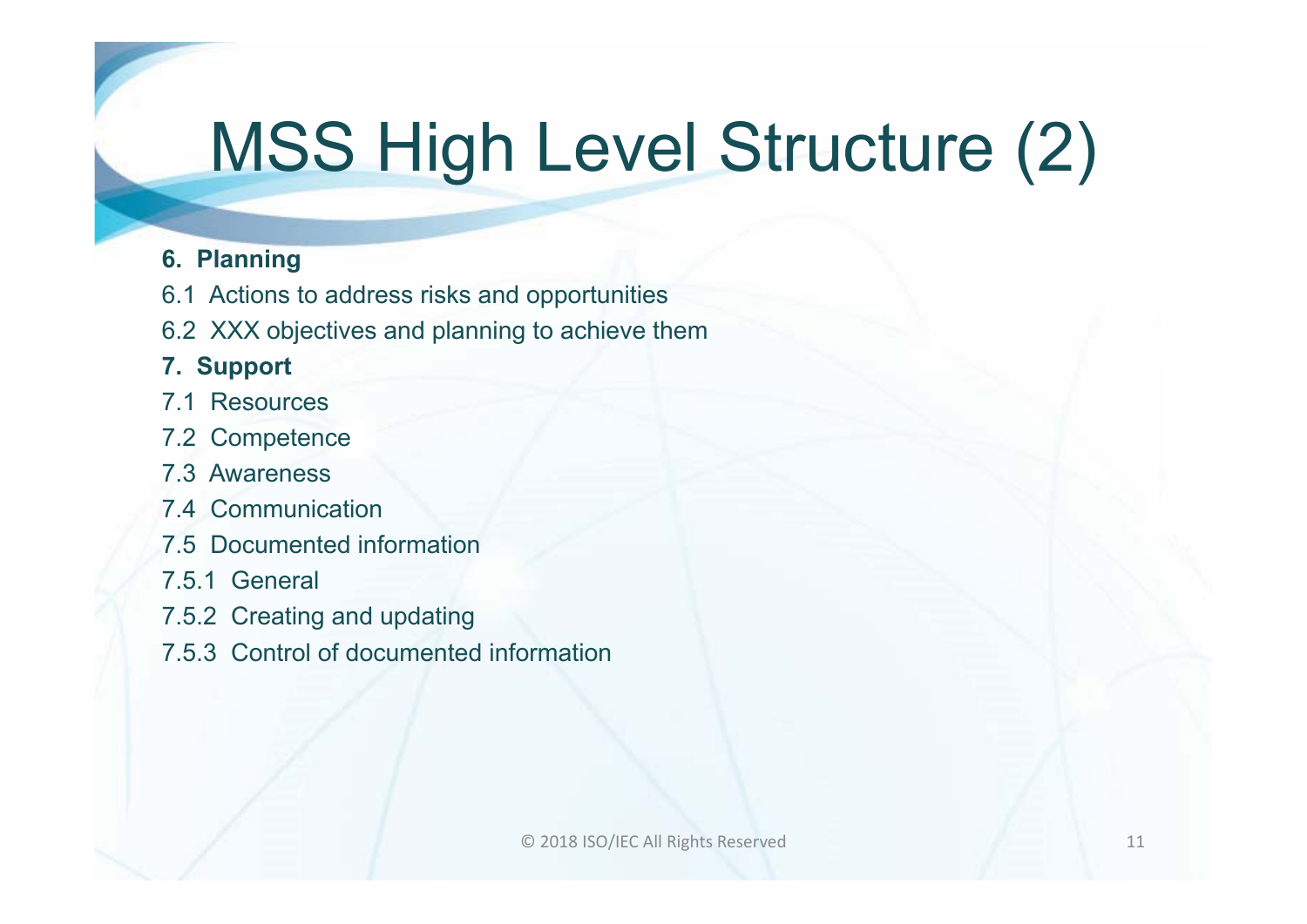# MSS High Level Structure (3)

- **8. Operation**
- 8.1 Operational planning and control
- **9. Performance evaluation**
- 9.1 Monitoring, measurement, analysis and evaluation
- 9.2 Internal audit
- 9.3 Management review
- **10. Improvement**
- 10.1 Nonconformity and corrective action
- 10.2 Continual improvement

*This is the clause where most discipline‐ specific detail is expected to be added*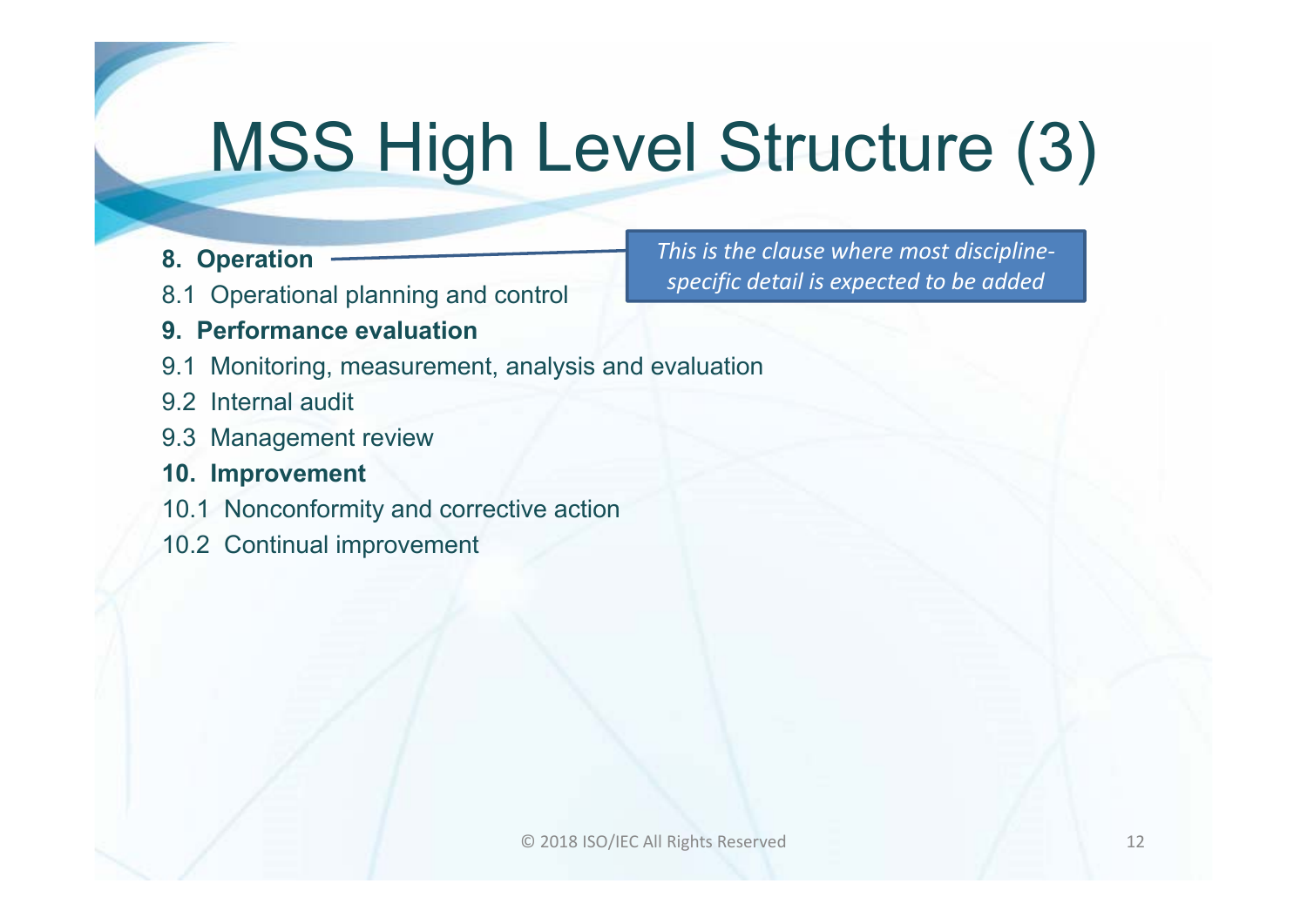## MSS Issues

- It is a big improvement, but...
- It won't be perfect
	- You can't tell anything about a standard unless you go down into the detail – they all look the same at the top.
	- Some clauses in different standards will have significant differences in the additions.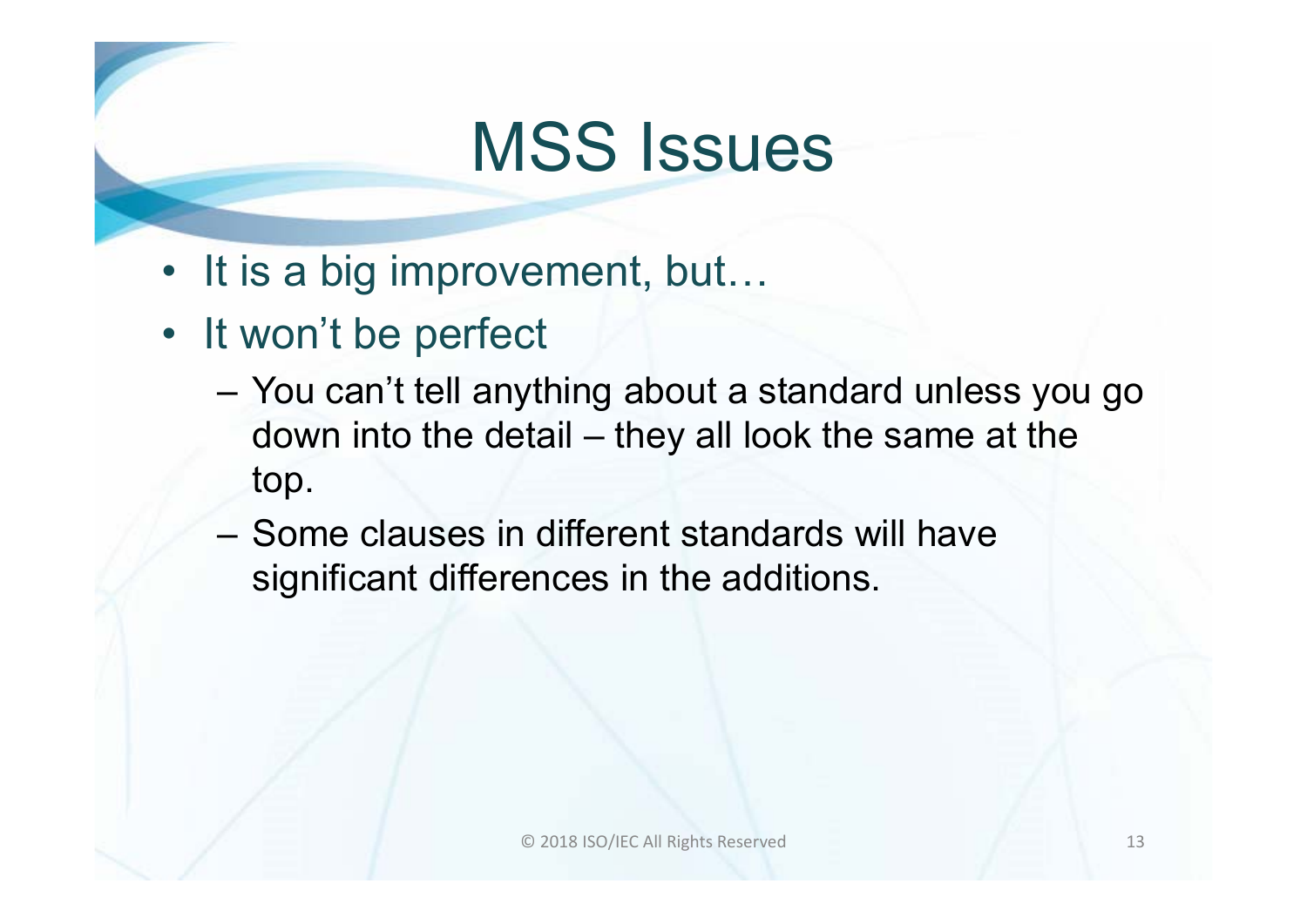### IT & Physical Asset Management

- • ISO ITAM Version 3 written in coordination with ISO 55001:2014 for physical asset management
- 19770-1 is a "discipline-specific extension" of 55001, with changes
	- Both are based on same ISO MSS headings and text
	- 19770-1 is not a "sector-specific application" of 55001
	- Conformance with 19770-1 does not mean conformance with 55001 (although achieving 55001 conformance should be easy)
	- Extensions are especially to deal with software & licensing; also providing for tiers
	- Major change from 55001 is use of risk management approach taken from 27001; all changes detailed in 19770-1 Annex D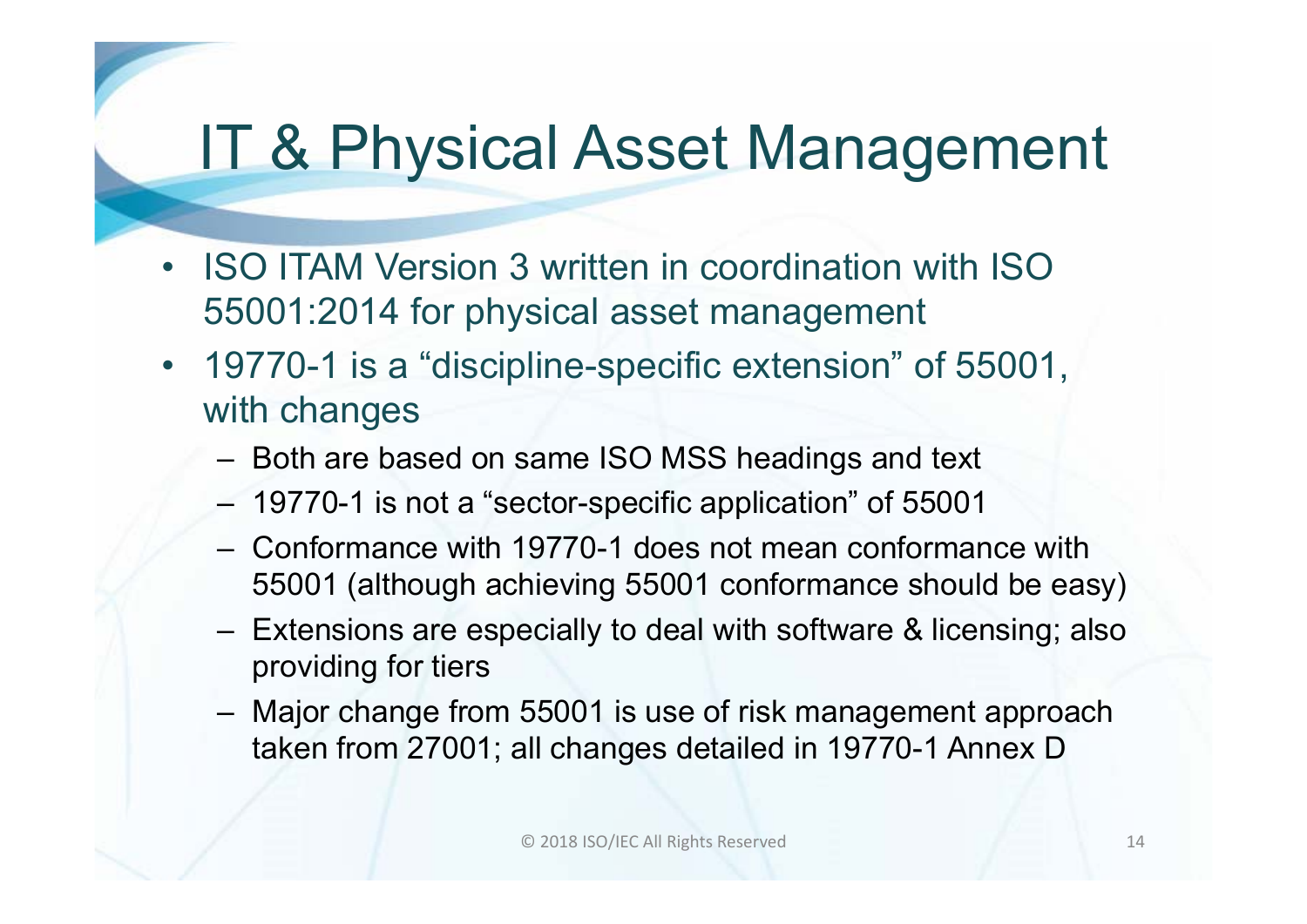# SAM/ITAM Extensions (1)

- • Need for extensions because of specific software characteristics
	- Difficulty of controlling
		- Difficulty of controlling modification, duplication and distribution
		- Difficulty of reconciling with other systems
	- **Complexity** 
		- Flexibility of location
		- Number of components
		- Rate of change
		- Versioning of components
	- **Licensing**
	- Detailed in 19770-1 Annex C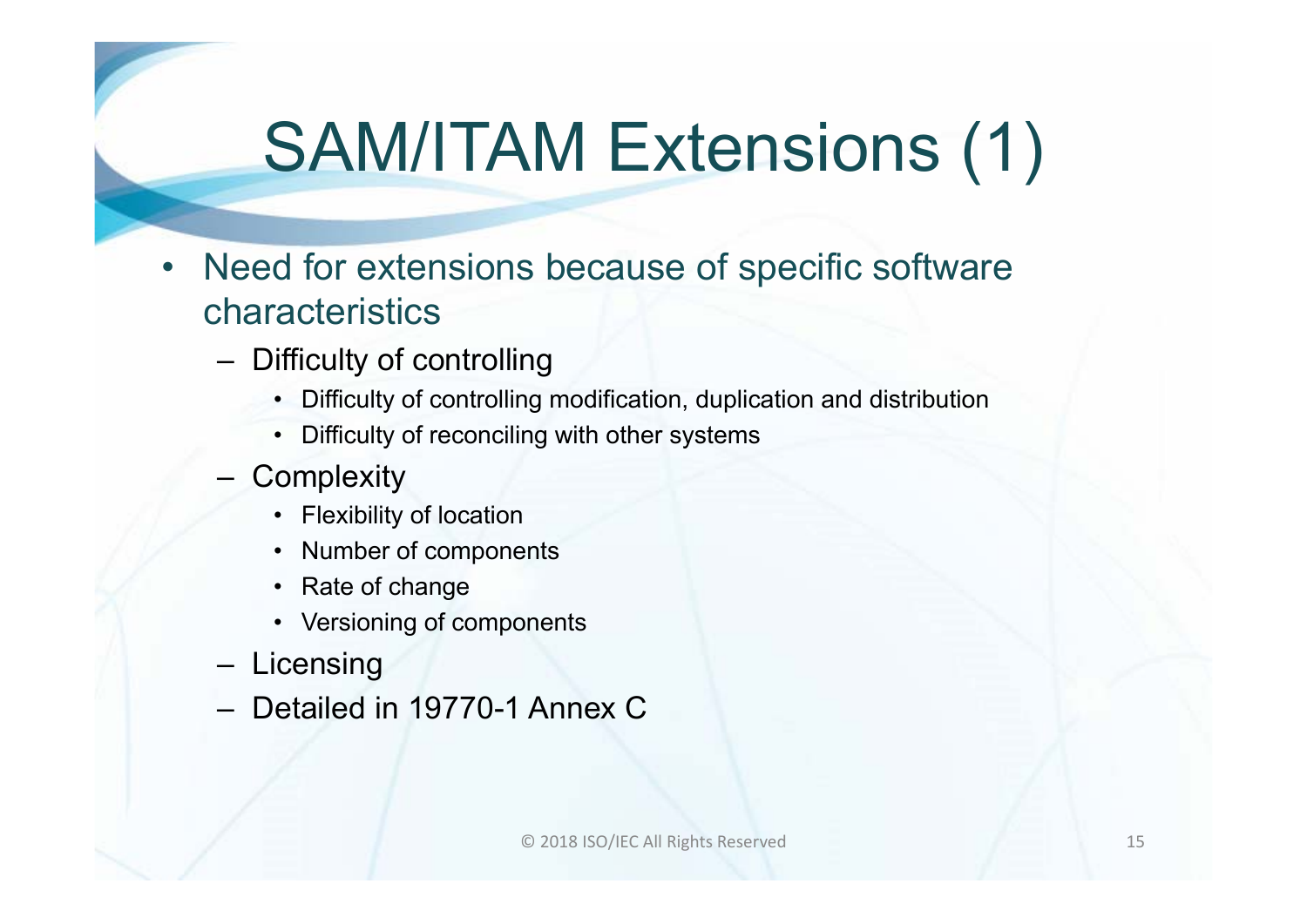# SAM/ITAM Extensions (2)

#### •Nature of extensions

- Controls over software modification, duplication and distribution, with particular emphasis on access and integrity controls
- Audit trails of authorizations and of changes made to IT asset s
- Controls over licensing, underlicensing, overlicensing, and compliance with licensing terms and conditions
- Controls over situations involving mixed ownership and responsibilities, such as in cloud computing and with 'Bring-Your-Own-Device' (BYOD) practices
- Reconciliation of IT asset management data with data in other information systems when justified by business value, in particular with financial information systems recording assets and expenses
- See also 19770-1 Introduction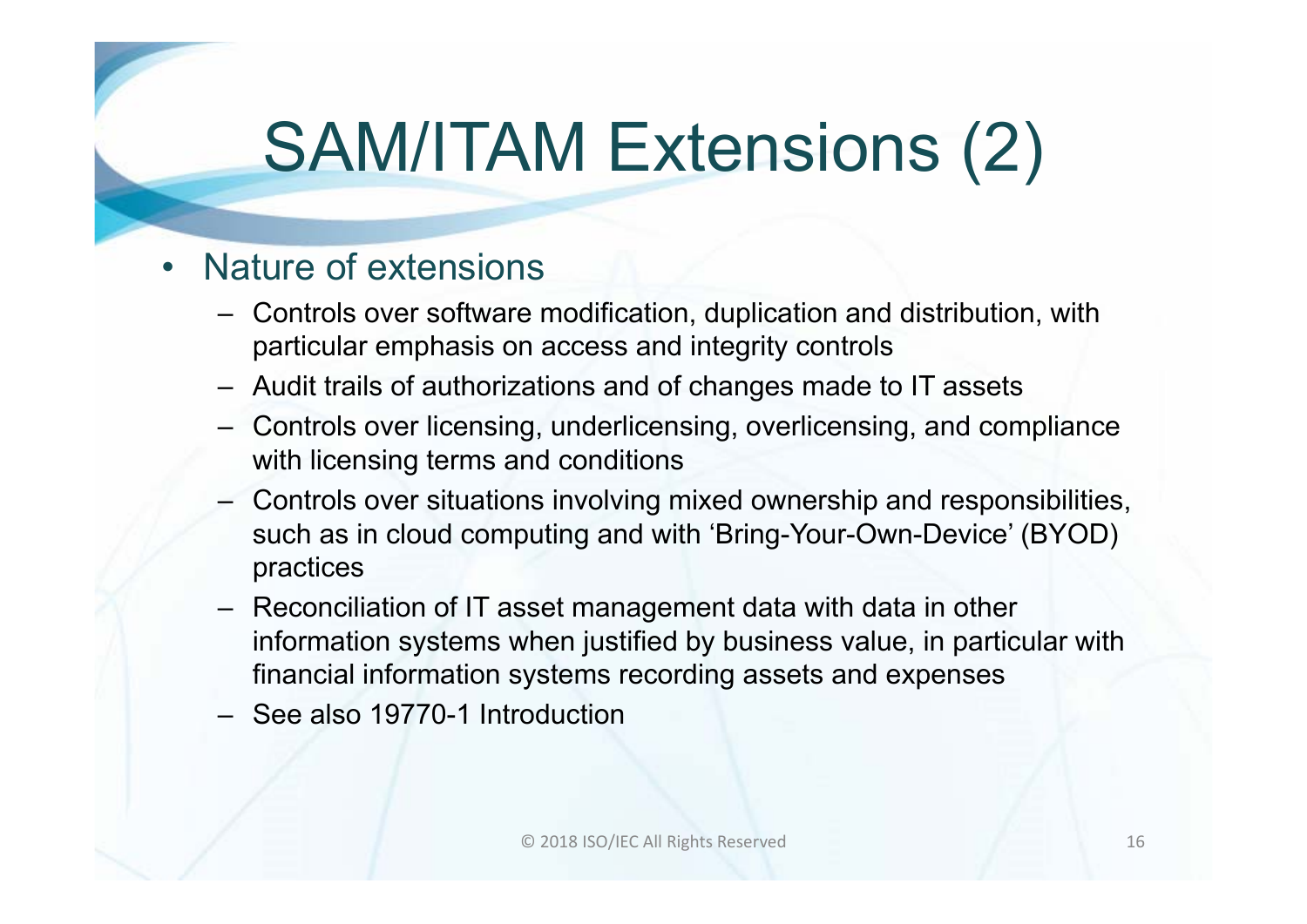### Overview of 19770-1:2017

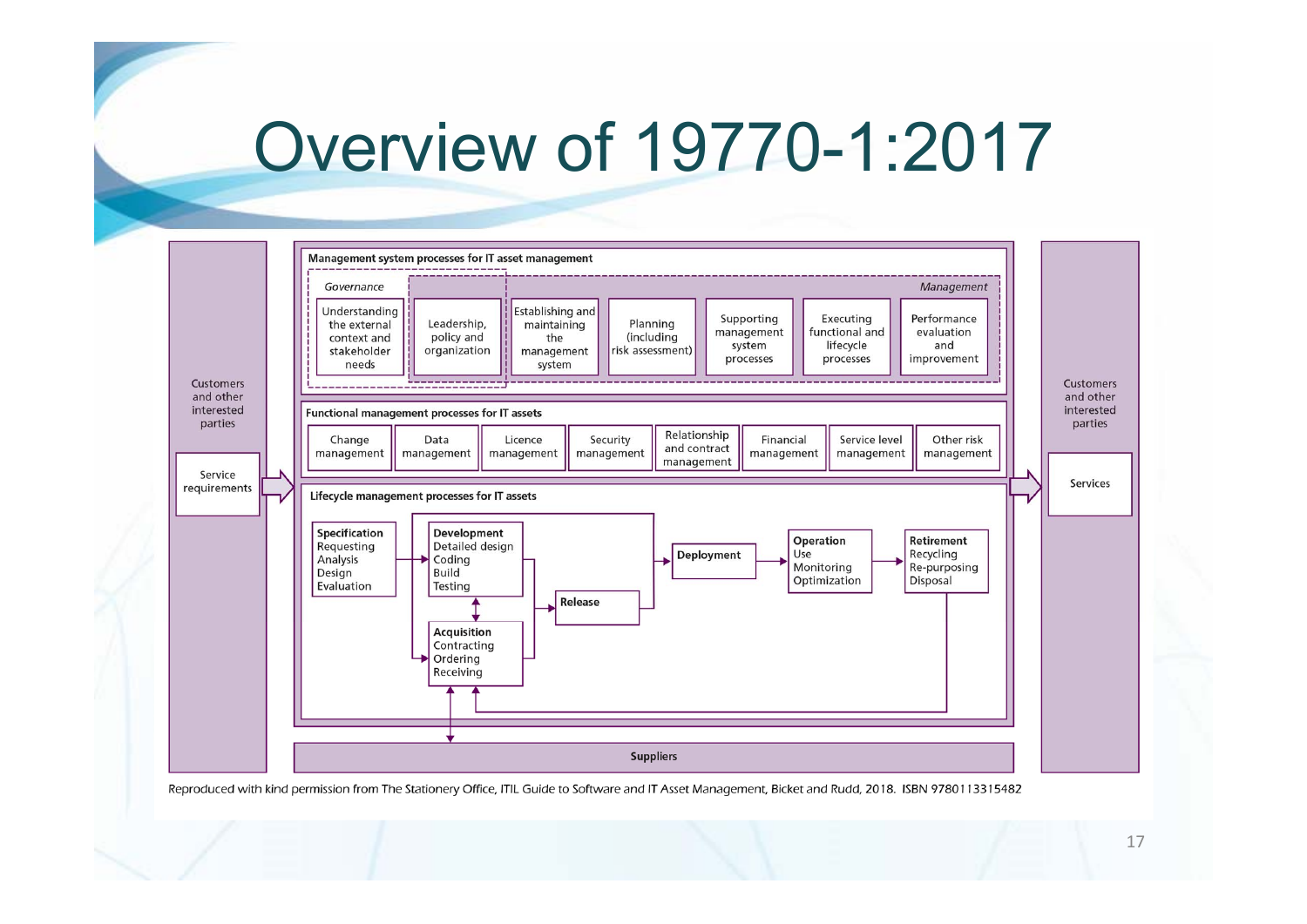# Tiers (1)

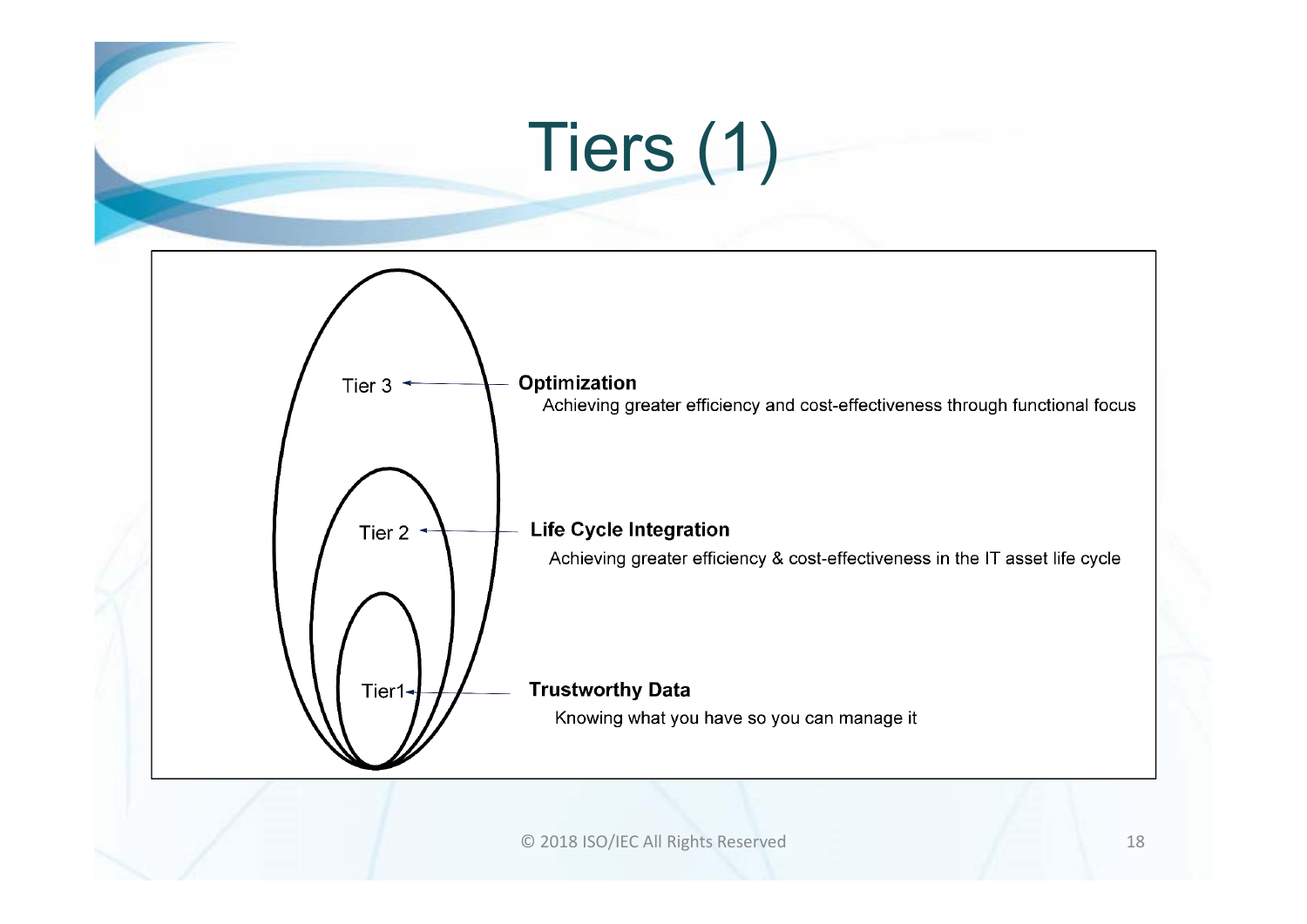# Tiers (2)

- • Tiers are additional to "Management System Processes for IT Asset Management"
- • Tiers are suggested groupings of operational objectives from Annex A
	- Use of these names and groupings is optional but highly recommended
- Tier 1 objectives are already included in main body of standard and are mandatory
	- Called "Trustworthy Data"
	- Includes Change Management, Data Management, License Management, and Security Management
- Tier 2 & 3 groupings of objectives are additional and optional
	- Intended to be cumulative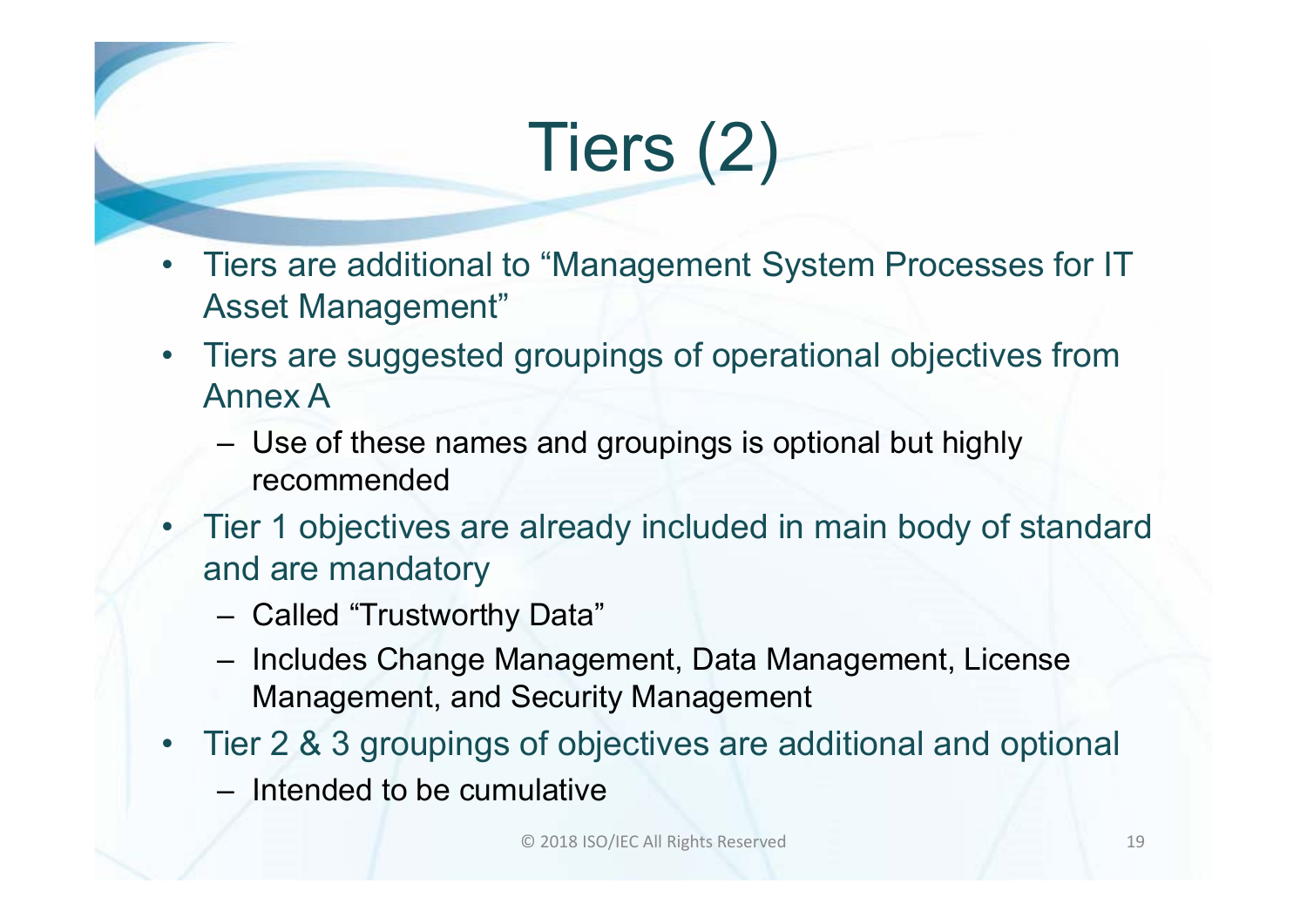## Tier 1 - Required

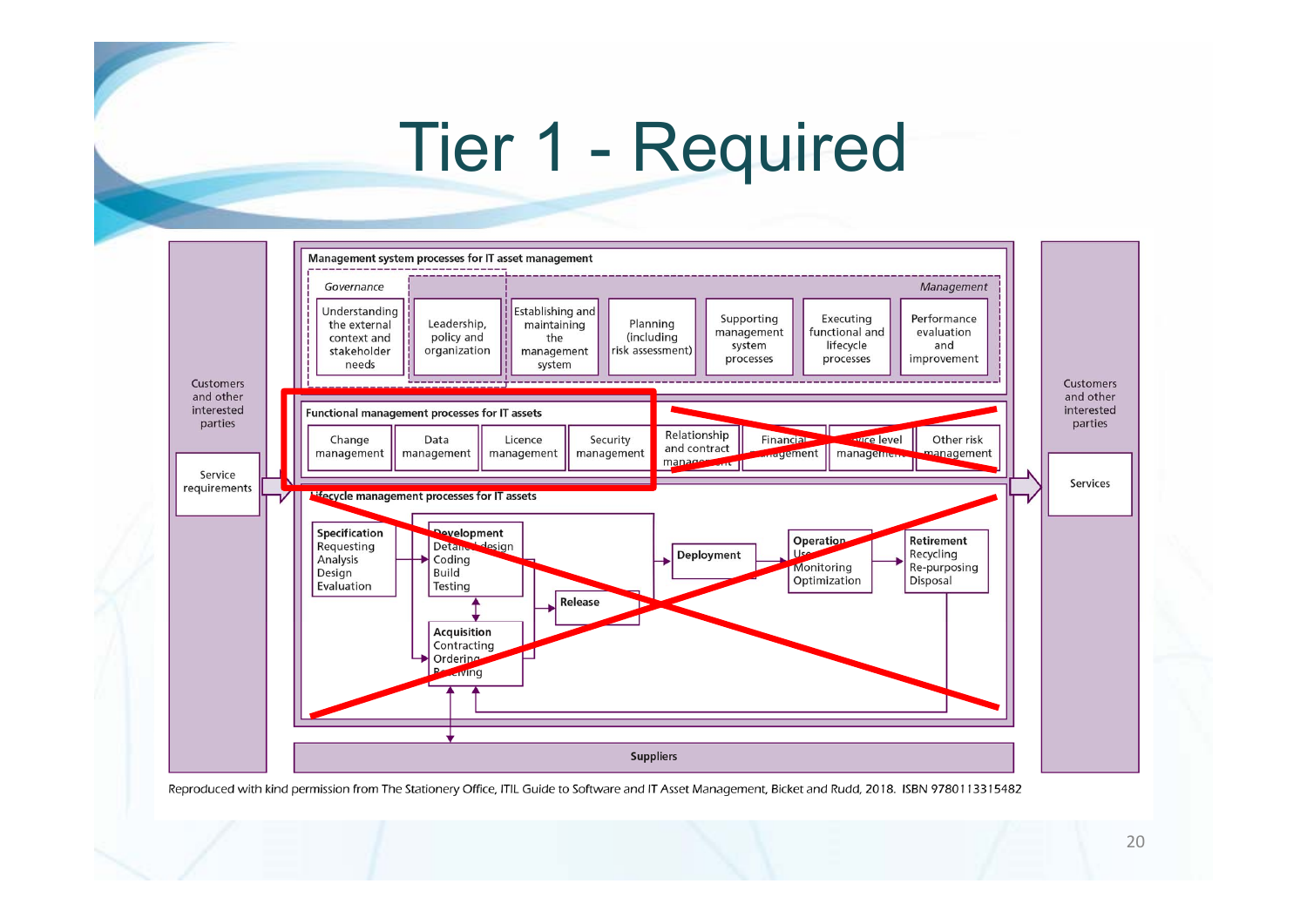## Tier 2 - Optional

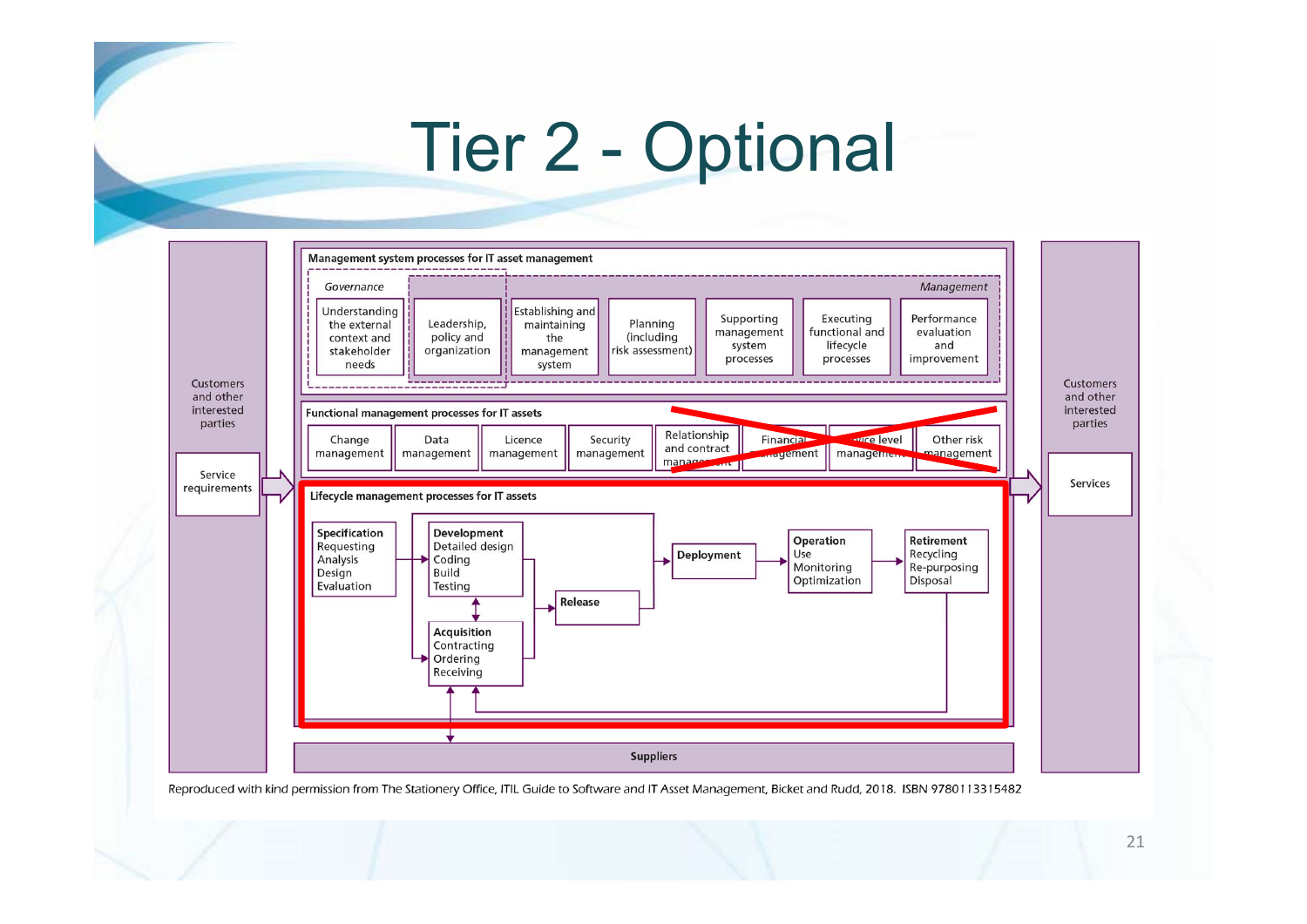## Tier 3 - Optional

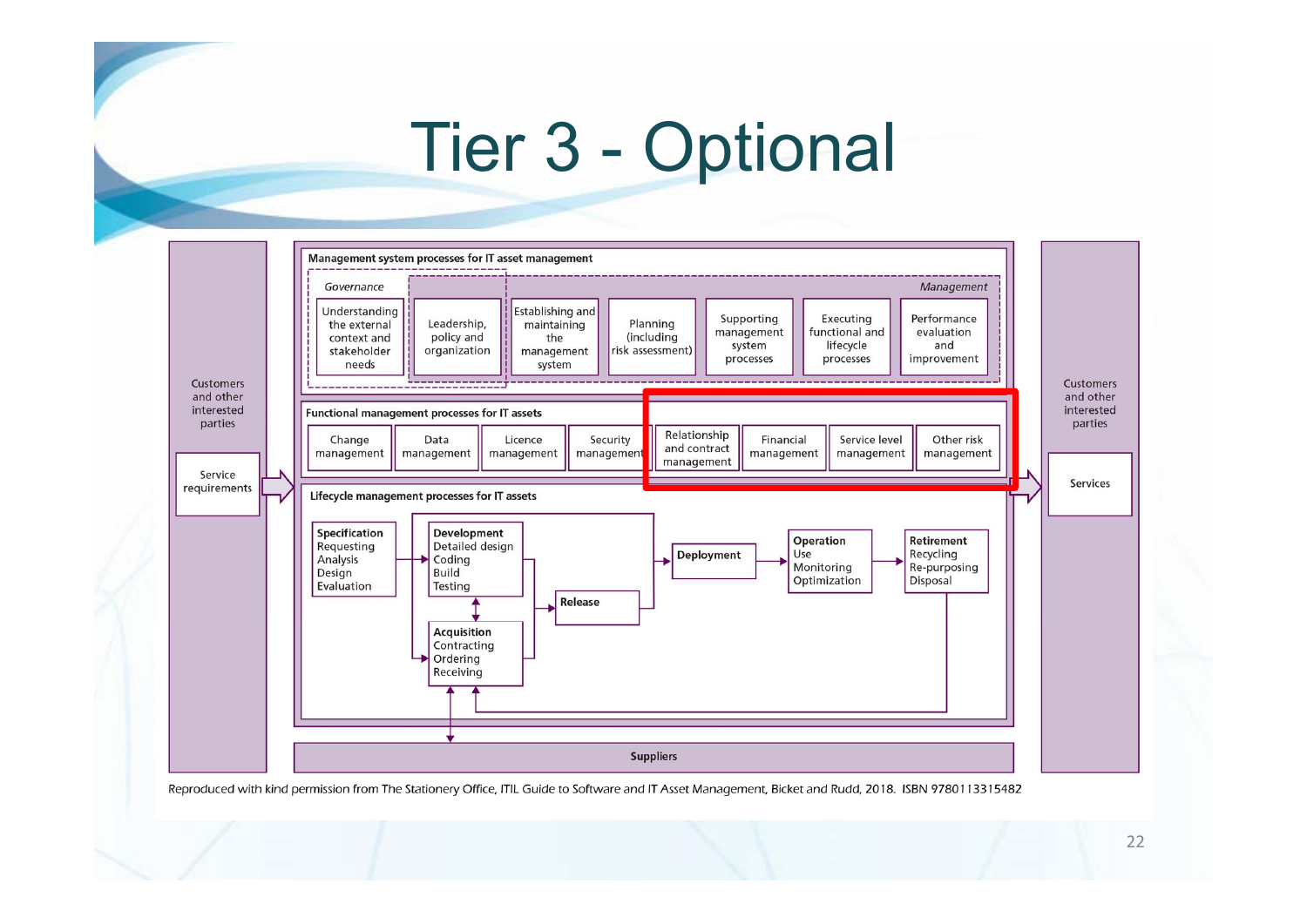# 19770-1 Ed 3 Contents (1)

*Headings/content in black are required by ISO*

### **Foreword Introduction**

|             | <b>Introduction</b>                                    | Headings/content in green were added by 55001            |
|-------------|--------------------------------------------------------|----------------------------------------------------------|
|             | <b>Scope</b>                                           | Headings/content in red were added by 19770-1            |
| 1.1         | <b>Purpose</b>                                         |                                                          |
| 1.2         | <b>Field of application</b>                            |                                                          |
| 1.3         | <b>Limitations</b>                                     |                                                          |
| $\mathbf 2$ | <b>Normative references</b>                            |                                                          |
| 3           | <b>Terms and definitions</b>                           |                                                          |
| 4           | <b>Context of the organization</b>                     |                                                          |
| 4.1         | Understanding the organization and its context         |                                                          |
| 4.2         |                                                        | Understanding the needs and expectations of stakeholders |
| 4.3         |                                                        | Determining the scope of the IT asset management system  |
| 4.4         | <b>IT</b> asset management system                      |                                                          |
| 5           | Leadership                                             |                                                          |
| 5.1         | Leadership and commitment                              |                                                          |
| 5.2         | <b>Policy</b>                                          |                                                          |
| 5.3         | Organizational roles, responsibilities and authorities |                                                          |

© 2018 ISO/IEC All Rights Reserved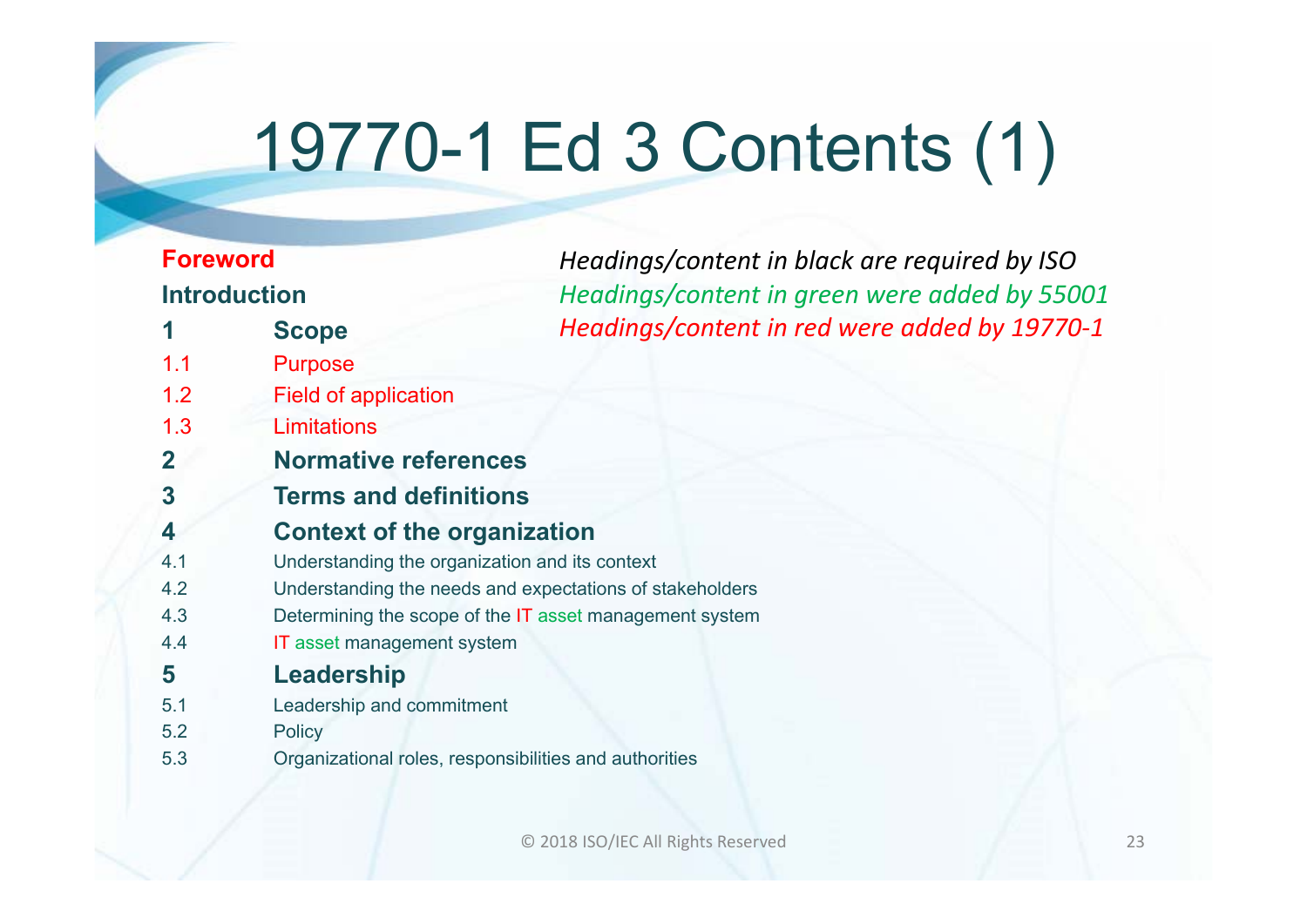# 19770-1 Ed 3 Contents (2)

#### **6 Planning**

- 6.1 Actions to address risks and opportunities for the IT asset management system
- 6.1.1 General
- 6.1.2 IT asset risk assessment
- 6.1.3 IT asset risk treatment
- 6.2 ITIT asset management objectives and planning to achieve them
- 6.2.1 IT asset management operation process specification
- 6.2.2 IT asset management objectives for operation processes
- 6.2.3Overall IT asset management objectives
- 6.2.4 Planning to achieve IT asset management objectives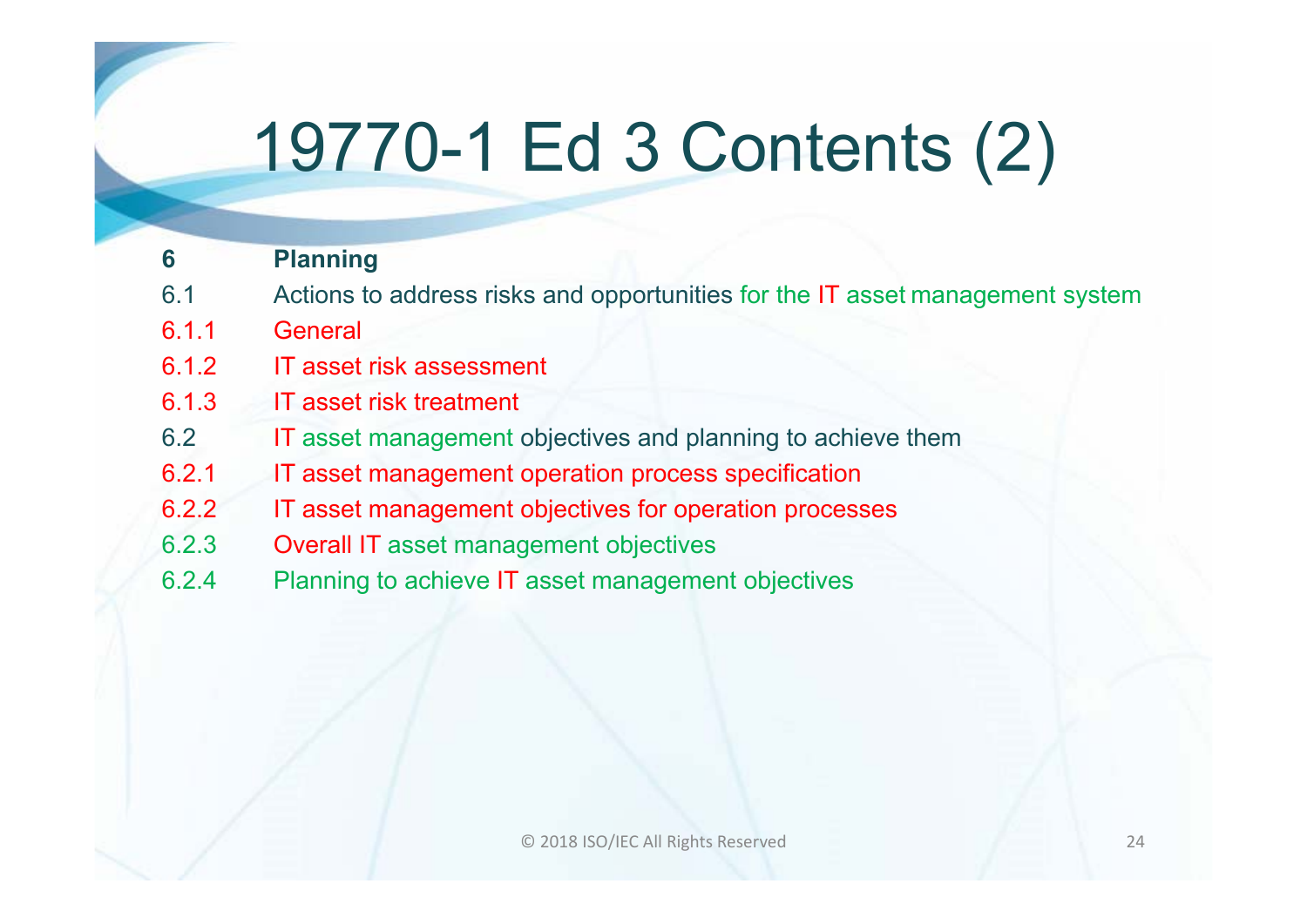# 19770-1 Ed 3 Contents (3)

|       | <b>Support</b>                                                 |
|-------|----------------------------------------------------------------|
| 7.1   | <b>Resources</b>                                               |
| 7.2   | Competence                                                     |
| 7.3   | <b>Awareness</b>                                               |
| 7.4   | Communication                                                  |
| 7.5   | <b>Information requirements</b>                                |
| 7.6   | Documented information                                         |
| 7.6.1 | General                                                        |
| 7.6.2 | Traceability of ownership and responsibility                   |
| 7.6.3 | Audit trails of authorizations and execution of authorizations |
| 7.6.4 | <b>Creating and updating</b>                                   |
|       |                                                                |

7.6.5 Control of documented information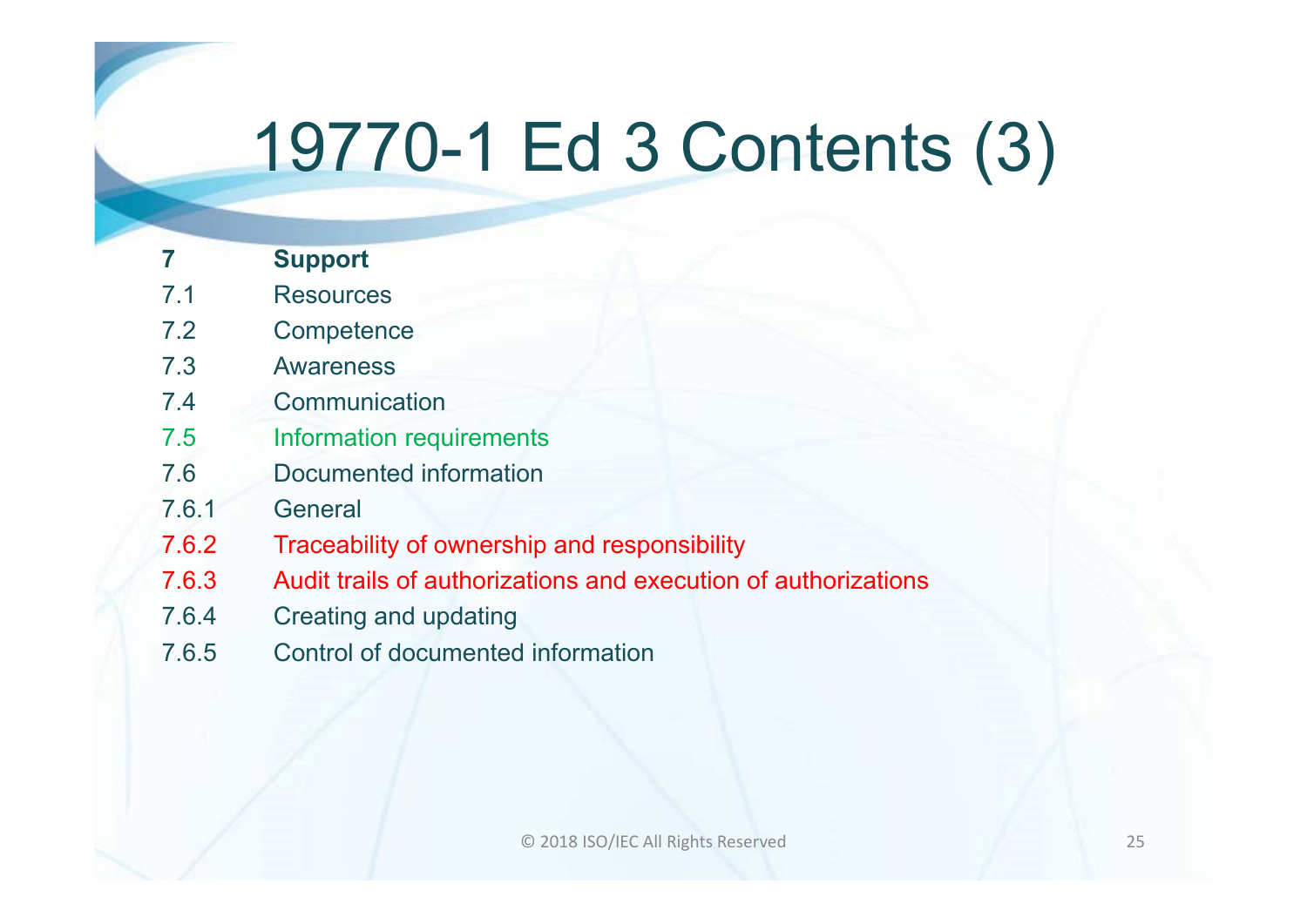# 19770-1 Ed 3 Contents (4)

| 8   | <b>Operation</b>                                                            |
|-----|-----------------------------------------------------------------------------|
| 8.1 | Operational planning and control                                            |
| 8.2 | Management of change                                                        |
| 8.3 | Core data management                                                        |
| 8.4 | Tier 1<br>License management                                                |
| 8.5 | <b>Security management</b>                                                  |
| 8.6 | <b>Other processes</b><br>For adding other processes especially Tiers 2 & 3 |
| 8.7 | <b>Outsourcing and services</b>                                             |
| 8.8 | Mixed responsibilities between the organization and its personnel           |
| 9   | <b>Performance evaluation</b>                                               |
| 9.1 | Monitoring, measurement, analysis and evaluation                            |
| 9.2 | Internal audit                                                              |
| 9.3 | <b>Management review</b>                                                    |
|     |                                                                             |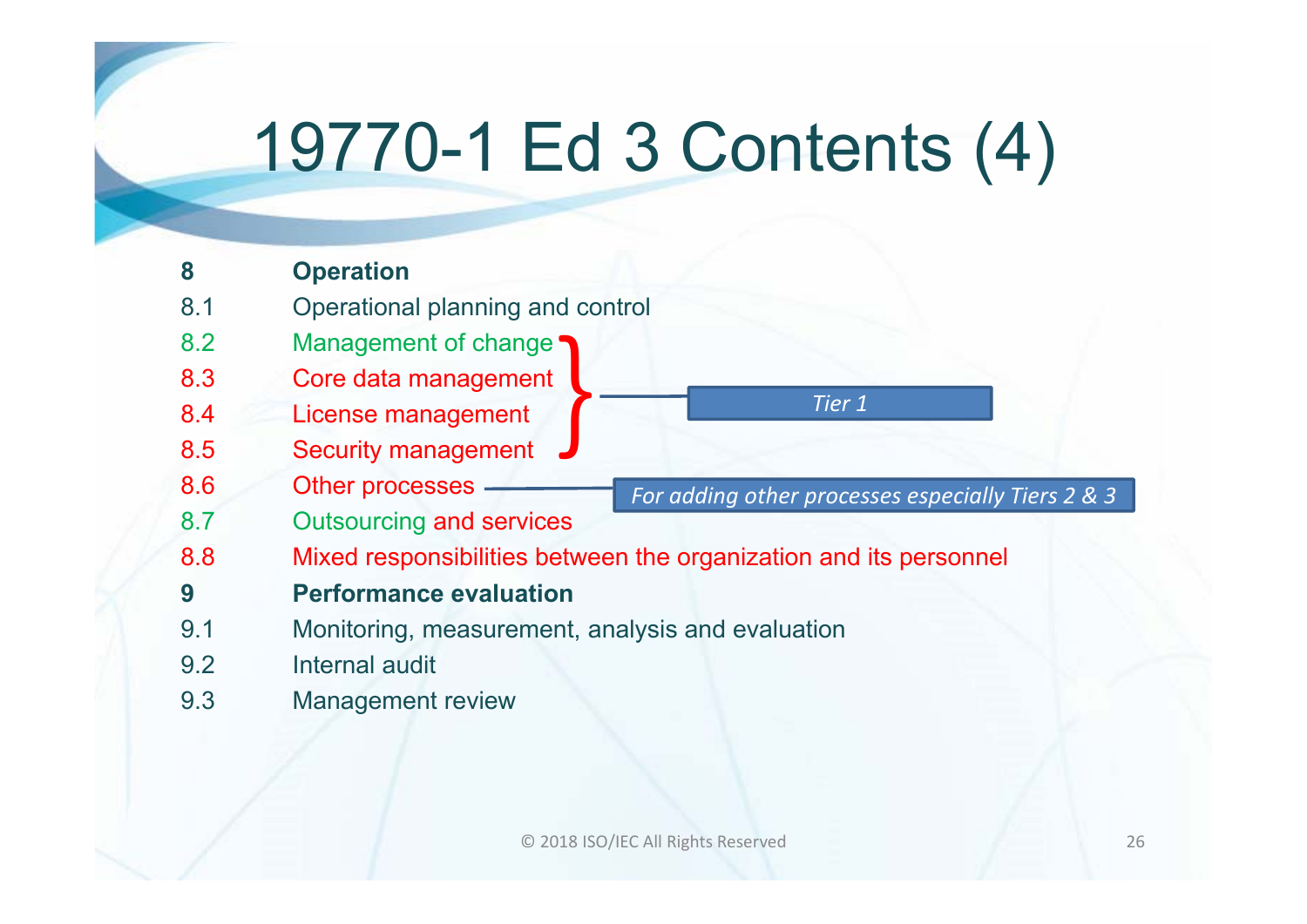# 19770-1 Ed 3 Contents (5)

#### **10 Improvement**

- 10.1 Nonconformity and corrective action
- 10.2 Preventive action
- 10.3 Continual improvement

**Annex A (normative) IT asset management operation processes and objectives Annex B (informative) IT asset management tiers Annex C (informative) Characteristics of IT assets Annex D (informative) Changes from ISO 55001**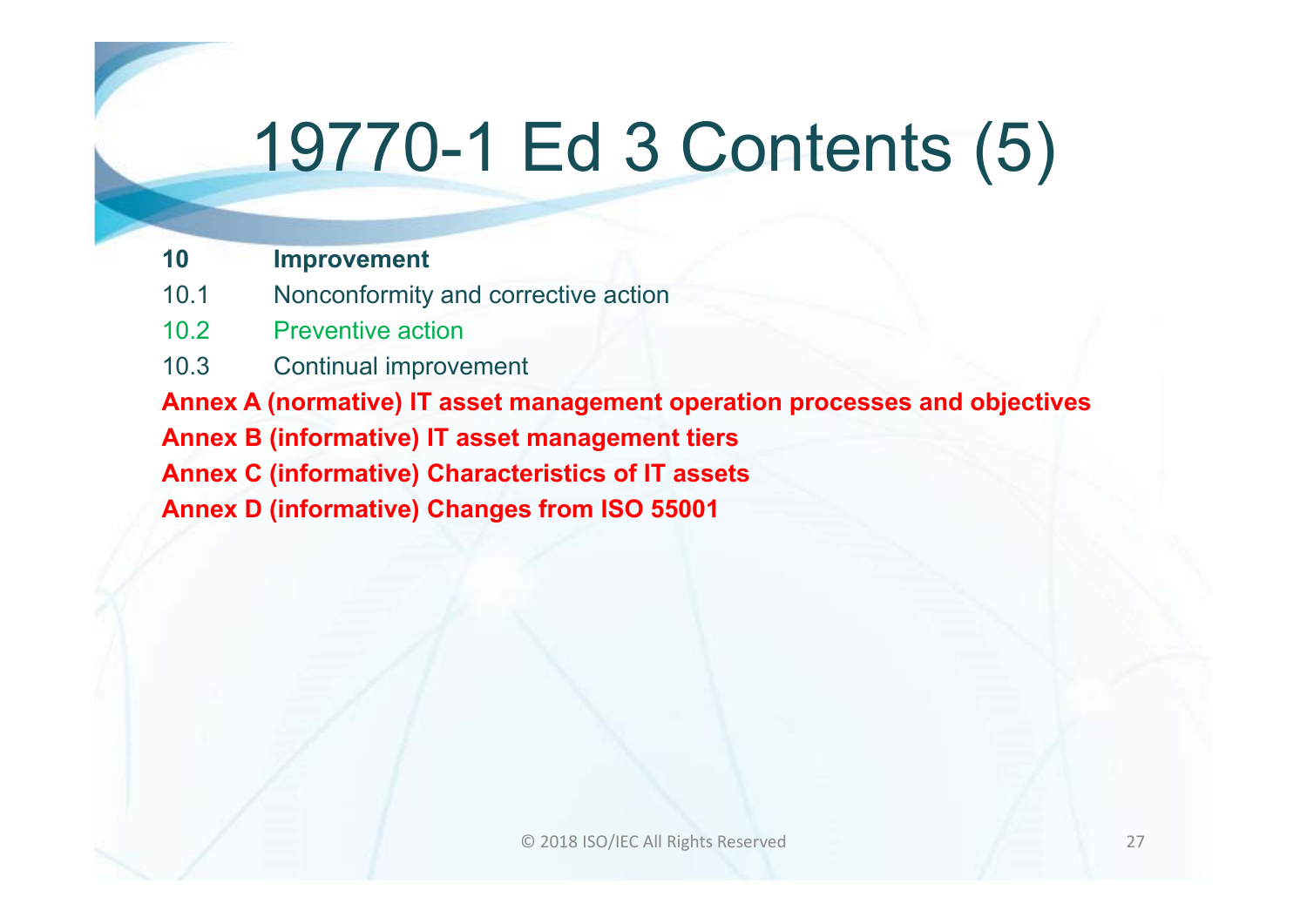# Organizational Certification

- • Editions 1 & 2
	- Different approach to most other standards (and more difficult) because of SC7 requirements for WG21 at time of writing
	- See references for details on organizations certified
- $\bullet$  Edition 3 (MSS)
	- All MSS auditors will be capable of certifying (especially organizations which certify against 27001)
	- But need to have appropriate subject-matter expertise
		- Can be contracted in from SAM/ITAM specialist organizations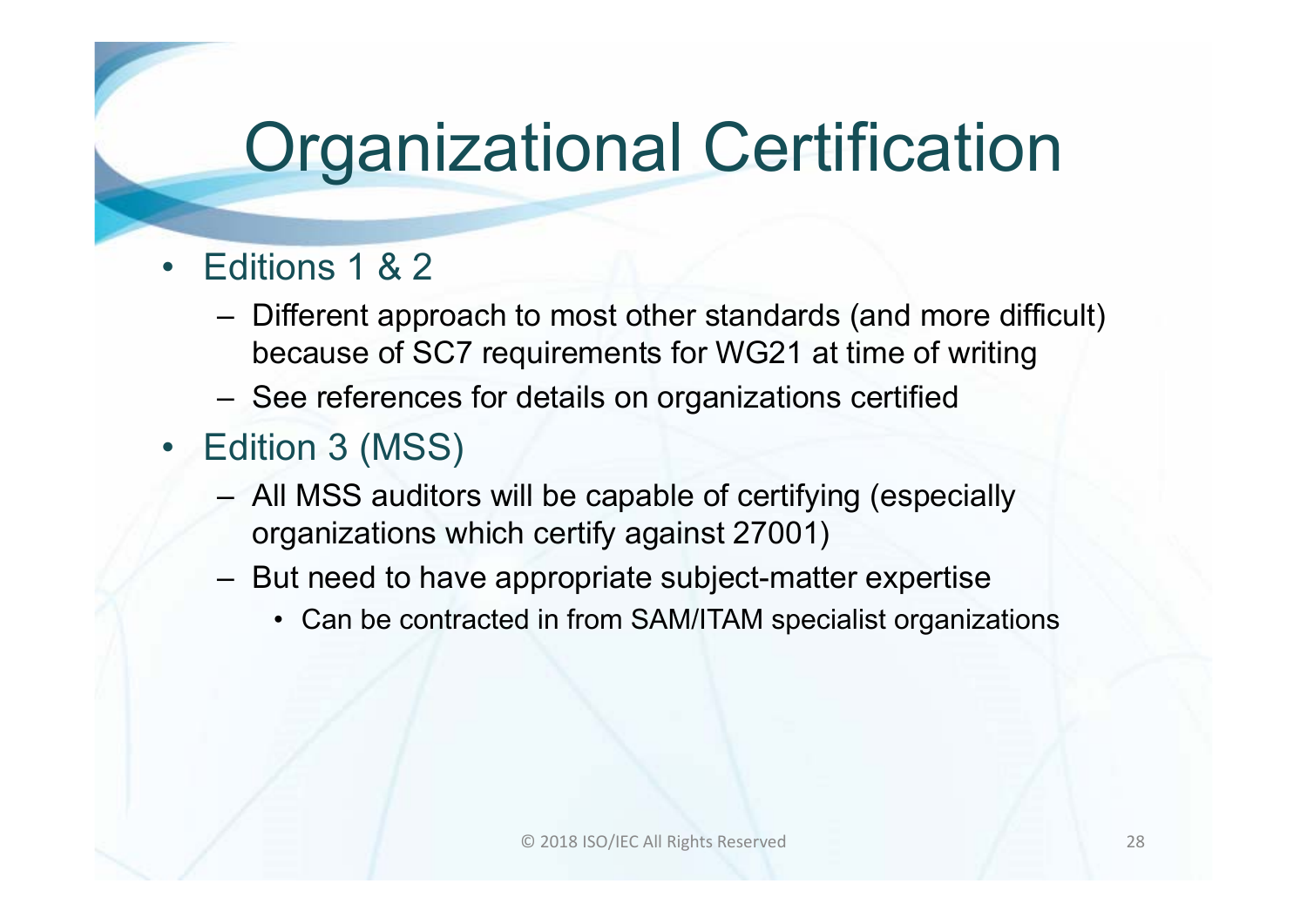## How to Get Involved

- Formally, through ISO national bodies
	- ANSI for US contact <u>ustg21convenor@19770.org</u>
	- BSI for UK
	- DIN for Germany
	- AFNOR for France
	- Etc
- • Potentially via liaison bodies
	- IAITAM
	- SAMAC (Japan)
	- TagVault
	- Etc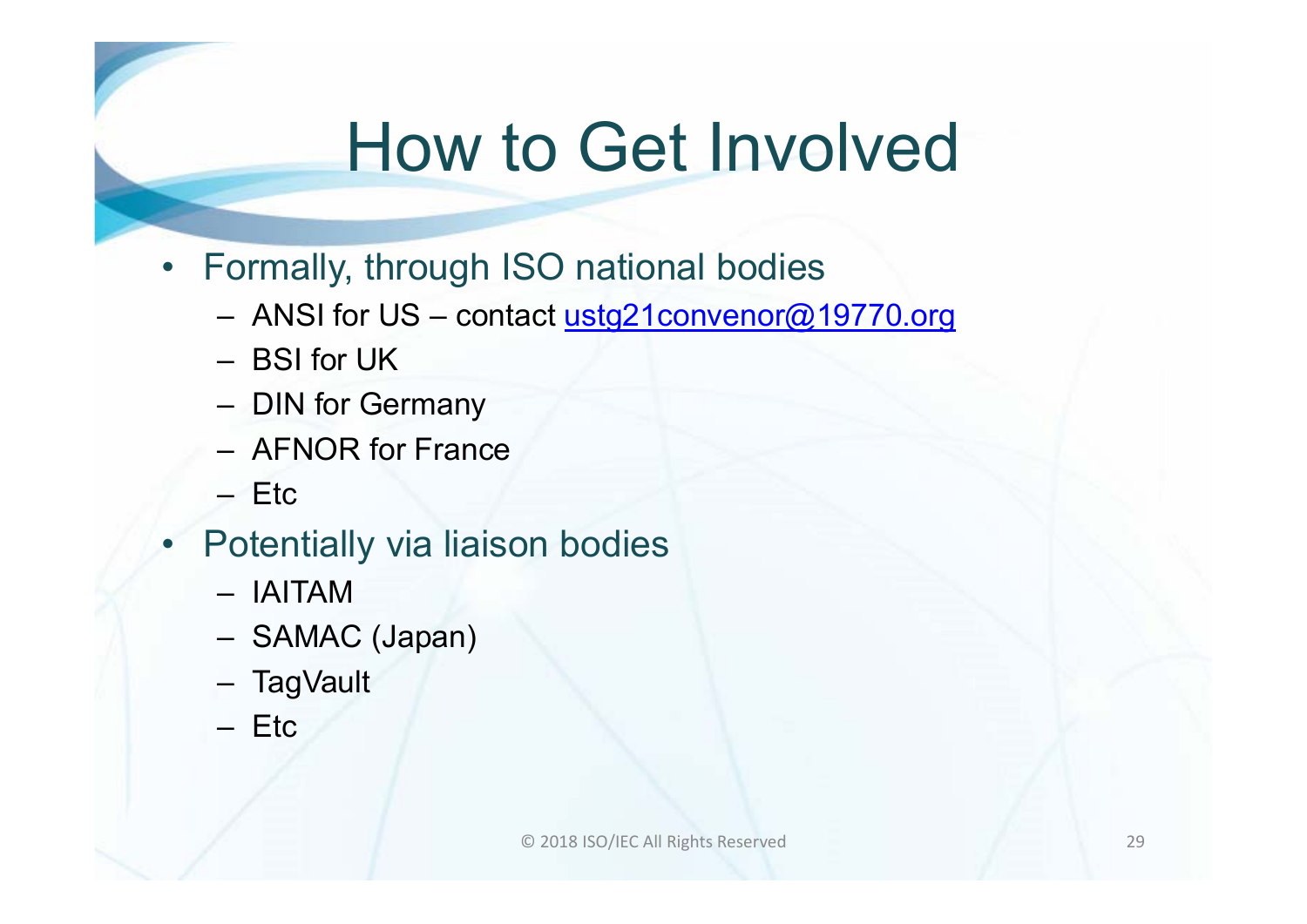# Where to Obtain

- •ISO (https://www.iso.org/standard/68531.html) CHF 158
- • ANSI (https://webstore.ansi.org/RecordDetail.aspx?sku=ISO%2FIEC%2019770- 1:2017&sourcekeyword=&source=google&adgroup=iso13&gclid=EAIaIQobChMI46q GkuTZ2AIVDGcbCh0agwqTEAAYASAAEgLVUPD\_BwE) \$185
- • BSI (https://shop.bsigroup.com/ProductDetail/?pid=000000000030326001) £224 (members £112)
- • Other national standards bodies and commercial sources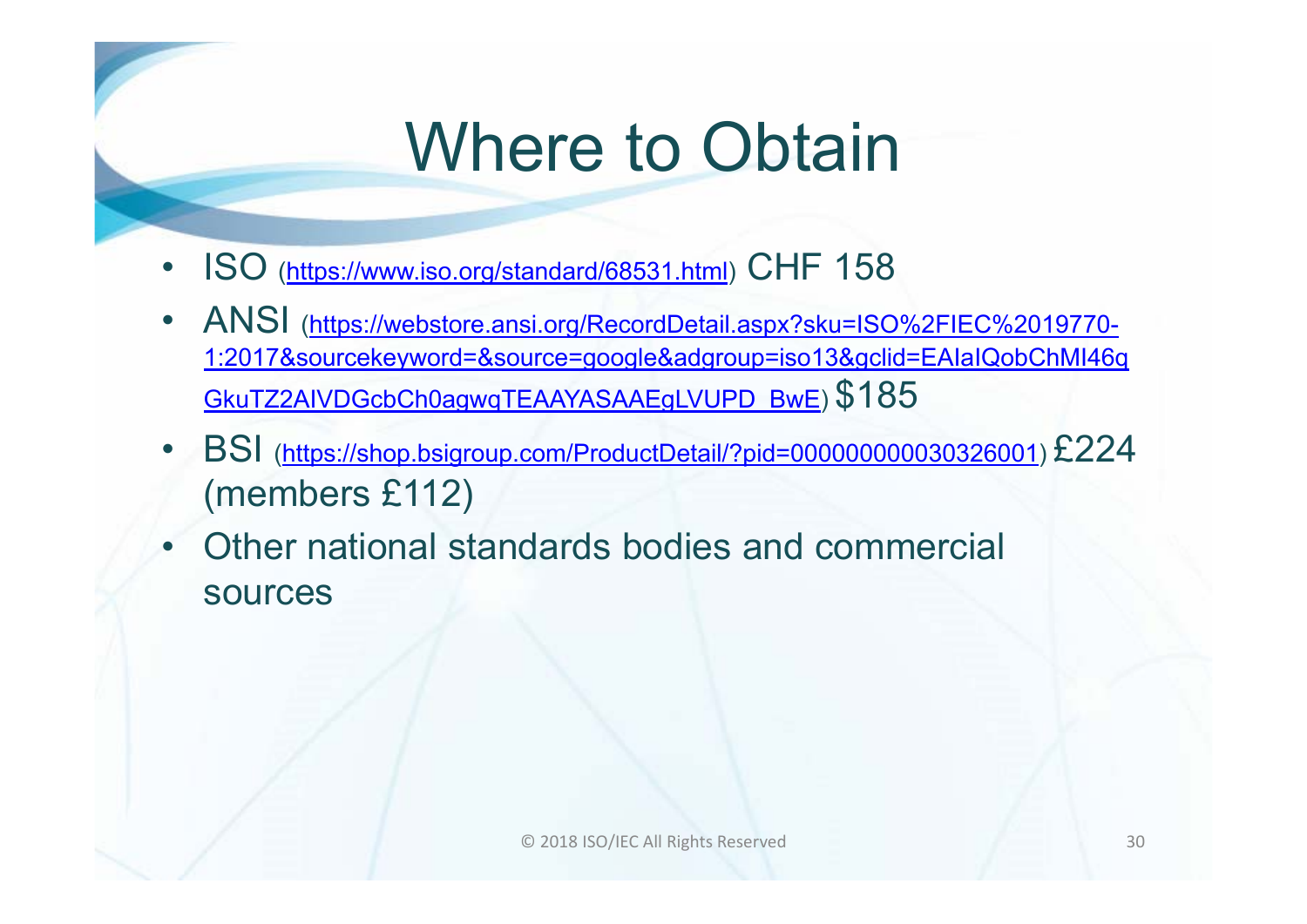## Additional Resources

- ISO free preview of 19770-1 including all terms and definitions (https://www.iso.org/obp/ui/#iso:std:isoiec:19770:-1:ed-3:v1:en)
- ISO ITAM/SAM overview and terminology: freely available standard (http://standards.iso.org/iso/19770/-5/)
- •en.wikipedia.org/wiki/ISO/IEC\_19770
- m-assure.com/blog-links
	- ISO SAM certifications
	- Unique characteristics of IT assets
- download a comprehensive list of 78 Management System Standards from www.iso.org/managementsystem-standards-list.html